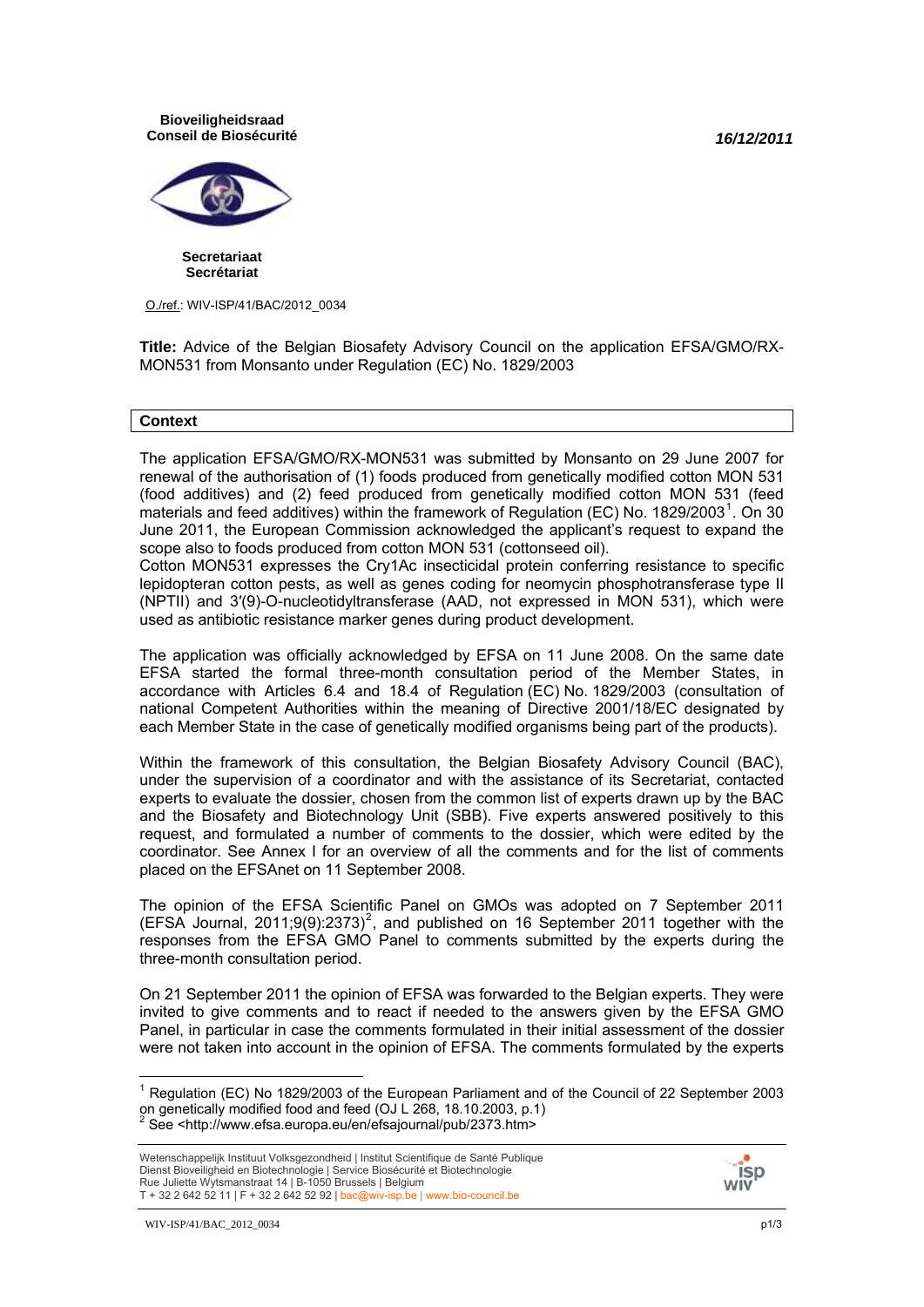together with the opinion of EFSA including the answers of the EFSA GMO Panel form the basis of the advice of the Biosafety Advisory Council given below.

## **Scientific evaluation**

### **1. Environmental risk assessment**

According to the Biosafety Advisory Council no major risks were identified concerning the  $environment<sup>3</sup>$  $environment<sup>3</sup>$  $environment<sup>3</sup>$ .

## **2. Molecular characterisation**

With regard to the molecular characterisation, the Biosafety Advisory Council is of the opinion that the information provided is sufficient and does not raise safety concerns.

### **3. Assessment of food/feed safety and nutritional value**

### 3.1. Assessment of compositional analysis

The compositional analysis performed by the applicant has not included the analysis of Vitamin E in cottonseed, as recommended by the OECD consensus document on compositional considerations for new varieties of cotton<sup>[4](#page-1-1)</sup>.

### 3.2. Assessment of toxicity

With regard to toxicity, the Biosafety Advisory Council is of the opinion that the information provided is sufficient and does not raise safety concerns.

### 3.3. Assessment of allergenicity

As the allergenicity of the whole GM cotton has not been assessed, it is recommended to take up monitoring of allergenicity as part of the general surveillance.

### 3.4. Nutritional value

The Biosafety Advisory Council is of the opinion that the information provided is sufficient and shows the nutritional equivalence of the GM cotton with its non-GM counterpart and conventional cotton varieties.

## **4. Monitoring**

With regard to monitoring, the Biosafety Advisory Council is of the opinion that the information provided is sufficient.



<span id="page-1-0"></span>THE THE TREAD TREAD TREAD TREAD TREAD TREAD TREAD TREAD TREAD TREAD TREAD TREAD TREAD TREAD TREAD TREAD TREAD TR<br>TREAD TREAD TREAD TREAD TREAD TREAD TREAD TREAD TREAD TREAD TREAD TREAD TREAD TREAD TREAD TREAD TREAD TREAD T assessment is not required in EFSA procedure and was not achieved 4

<span id="page-1-1"></span>Consensus Document on Compositional Considerations for New Varieties of Cotton (Gossypium hirsutum and Gossypium barbadense): Key Food and Feed Nutrients and Anti-Nutrients. ENV/JM/MONO(2004)16 - Revised version of December 2009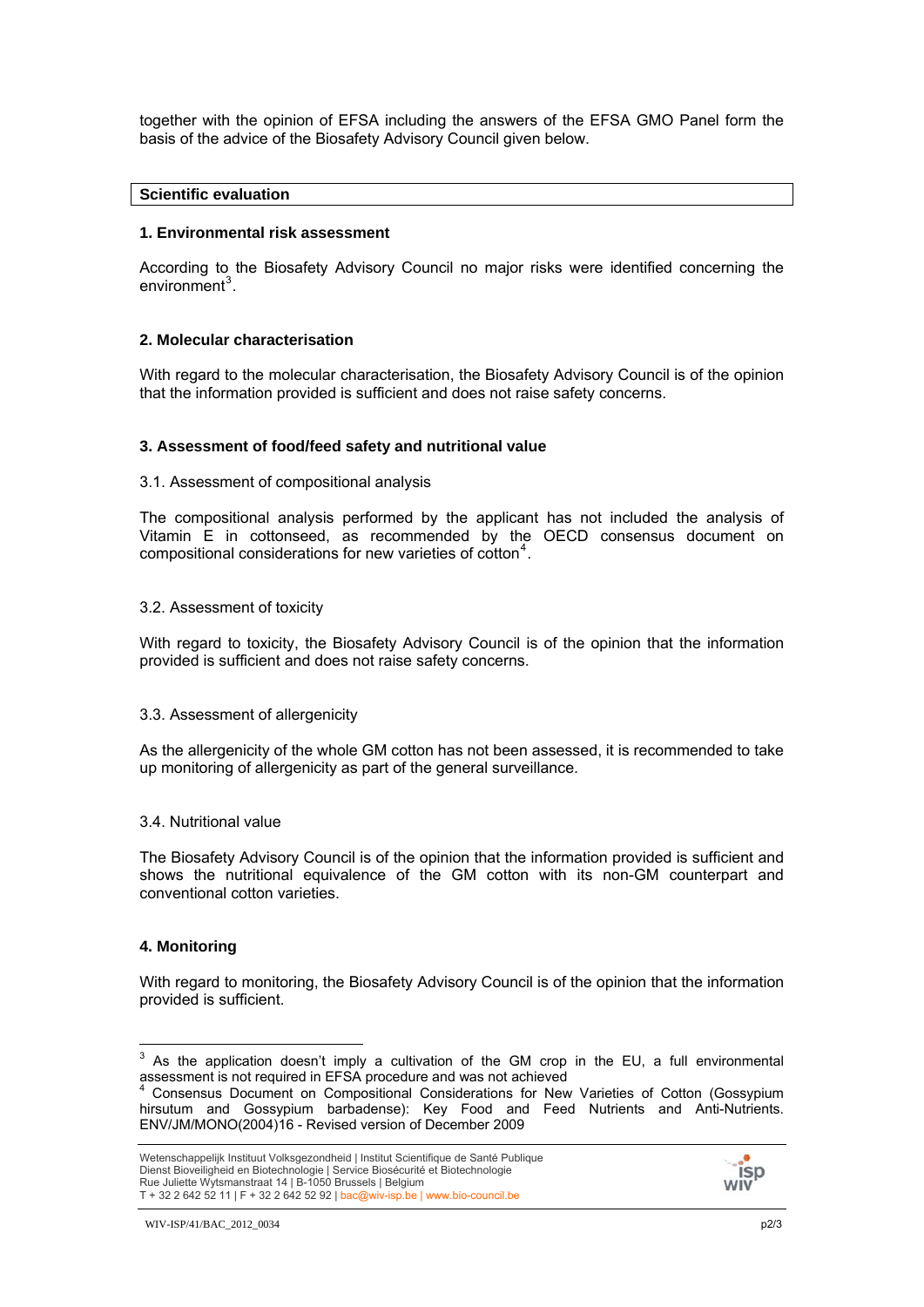### **Conclusion**

Based on the scientific assessment of the dossier done by the Belgian experts, taking into account the opinion of EFSA, the answers of the EFSA GMO Panel to the questions raised by the Belgian experts, the answers of the applicant to the EFSA GMO Panel questions and considering the data presently available, the Biosafety Advisory Council is of the opinion that the applicant did not follow the OECD recommendation on the comparative compositional analysis regarding the content of Vitamin E in the seeds and did not argue why not.

However, in case the applicant can prove that the analysis of alfa tocoferol in the oil (which is the analysis the applicant performed) is a good proxy for the analysis required by the OECD, the Biosafety Advisory Council can accept the presented data as a good basis to give a positive advice regarding the biosafety of the event.

Based on the currently available information, the Biosafety Advisory Council does not give an advice on the health safety of the GMO.

The Biosafety Advisory Council did not identify any risk that the import and processing of this GM cotton could pose to the environment.

In addition, the Biosafety Advisory Council recommends following up any unanticipated allergenicity aspects of the GM cotton in monitoring systems.

 $H$ ER $n$ An)

Prof. D. Reheul President of the Belgian Biosafety Advisory Council

Annex I: Full comments of experts in charge of evaluating application EFSA/GMO/RX-MON531 and comments submitted on the EFSAnet (ref. BAC\_2008\_806)

| Wetenschappelijk Instituut Volksgezondheid   Institut Scientifique de Santé Publique<br>Dienst Bioveiligheid en Biotechnologie   Service Biosécurité et Biotechnologie<br>Rue Juliette Wytsmanstraat 14   B-1050 Brussels   Belgium<br>T + 32 2 642 52 11   F + 32 2 642 52 92   bac@wiv-isp.be   www.bio-council.be | ୍ୟ <sub>ା</sub> ଳ<br>ISD<br><b>WIV</b> |
|----------------------------------------------------------------------------------------------------------------------------------------------------------------------------------------------------------------------------------------------------------------------------------------------------------------------|----------------------------------------|
|----------------------------------------------------------------------------------------------------------------------------------------------------------------------------------------------------------------------------------------------------------------------------------------------------------------------|----------------------------------------|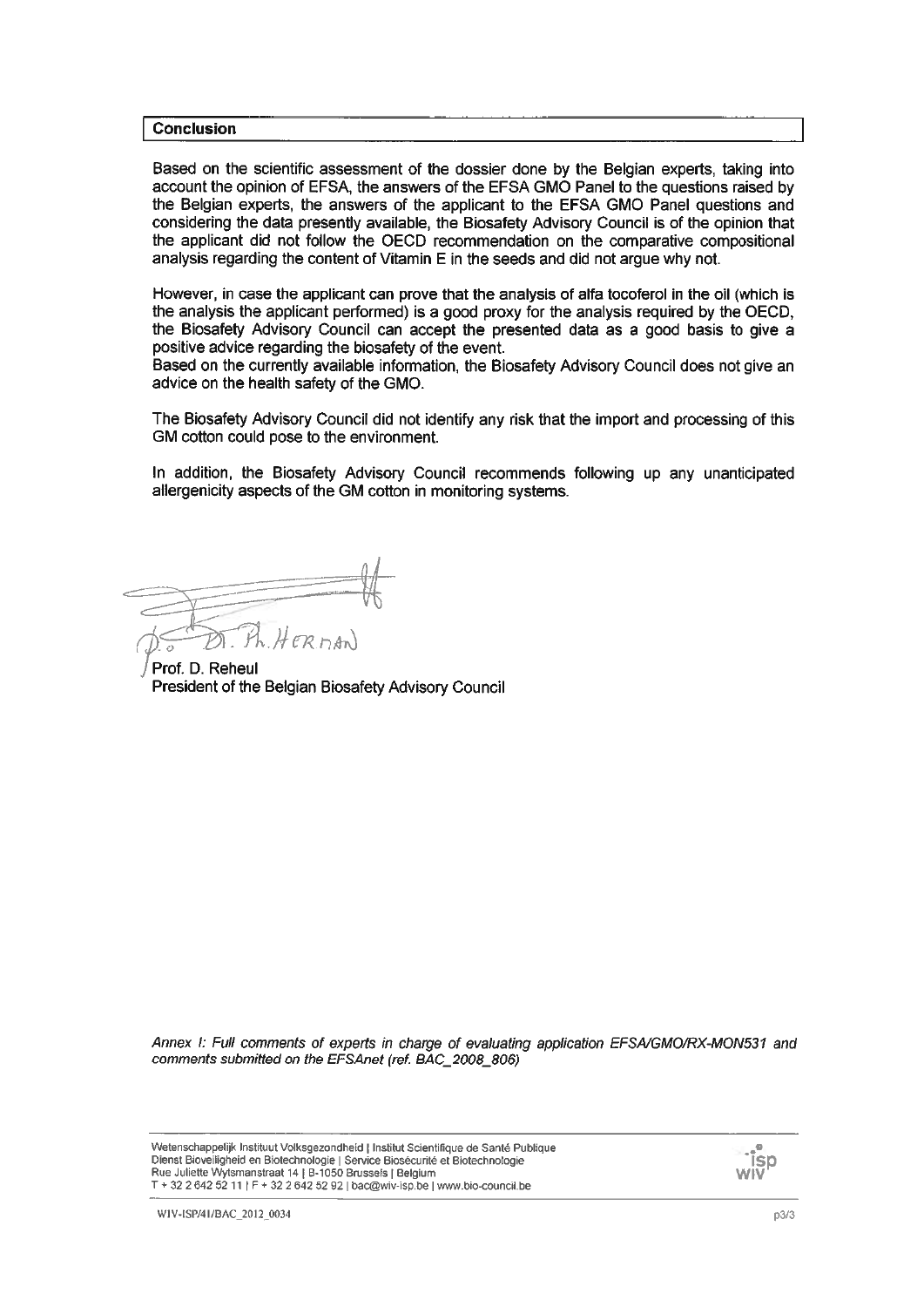*11-09-2008*

### **Bioveiligheidsraad Conseil de Biosécurité**



#### **Secretariaat Secrétariat**

N./réf. : WIV-ISP/BAC\_2008\_806

# Email. : bac@sbb.ihe.be **Compilation of comments of experts in charge of evaluating the application EFSA/GMO/RX-MON531 and Comments submitted on the EFSAnet on mandate of the Biosafety Council**

**Mandate for the Group of Experts:** mandate of the Biosafety Advisory Council (BAC) of 26 June 2008

**Coordinator:** Prof. Philippe Baret

**Experts:** Pascal Cadot (Consultant), Armand Christophe (UGent), Rony Geers (KUL), Peter Smet (Consultant), Wim Stevens (UIA)

**Domains of expertise of experts involved:** human nutrition, animal nutrition, biochemistry of food/feed, additives for food/feed, toxicology, immunology, alimentary allergology

**Secretariat (SBB):** Didier Breyer, Adinda De Schrijver, Martine Goossens, Philippe Herman

# **INTRODUCTION**

Dossier **EFSA/GMO/RX-MON531** concerns an application of the company **Monsanto** for the renewal of marketing authorisation of the genetically modified **cotton MON531** for food and feed applications under Regulation (EC) 1829/2003.

The application has been officially acknowledged by EFSA on 11 June 2008.

The scope of the application is:

 $\Box$  GM plants for food use

 $\Box$  Food containing or consisting of GM plants

 $\boxtimes$  Food produced from GM plants or containing ingredients produced from GM plants

 $\Box$  GM plants for feed use

 $\boxtimes$  Feed produced from GM plants

 $\Box$  Import and processing (Part C of Directive 2001/18/EC)

 $\Box$  Seeds and plant propagating material for cultivation in European Union (Part C of Directive 2001/18/EC)

Depending on their expertise, the experts were asked to evaluate the genetically modified plant considered in the application on its 1) molecular, 2) allergenicity, 3) toxicity and/or 4) food and feed aspects. It was expected that the expert should evaluate if the information provided in the application is sufficient in order to state that the marketing of the genetically modified plant for its intended uses, will not raise any problems for the environment or human or animal health. If information is lacking, the

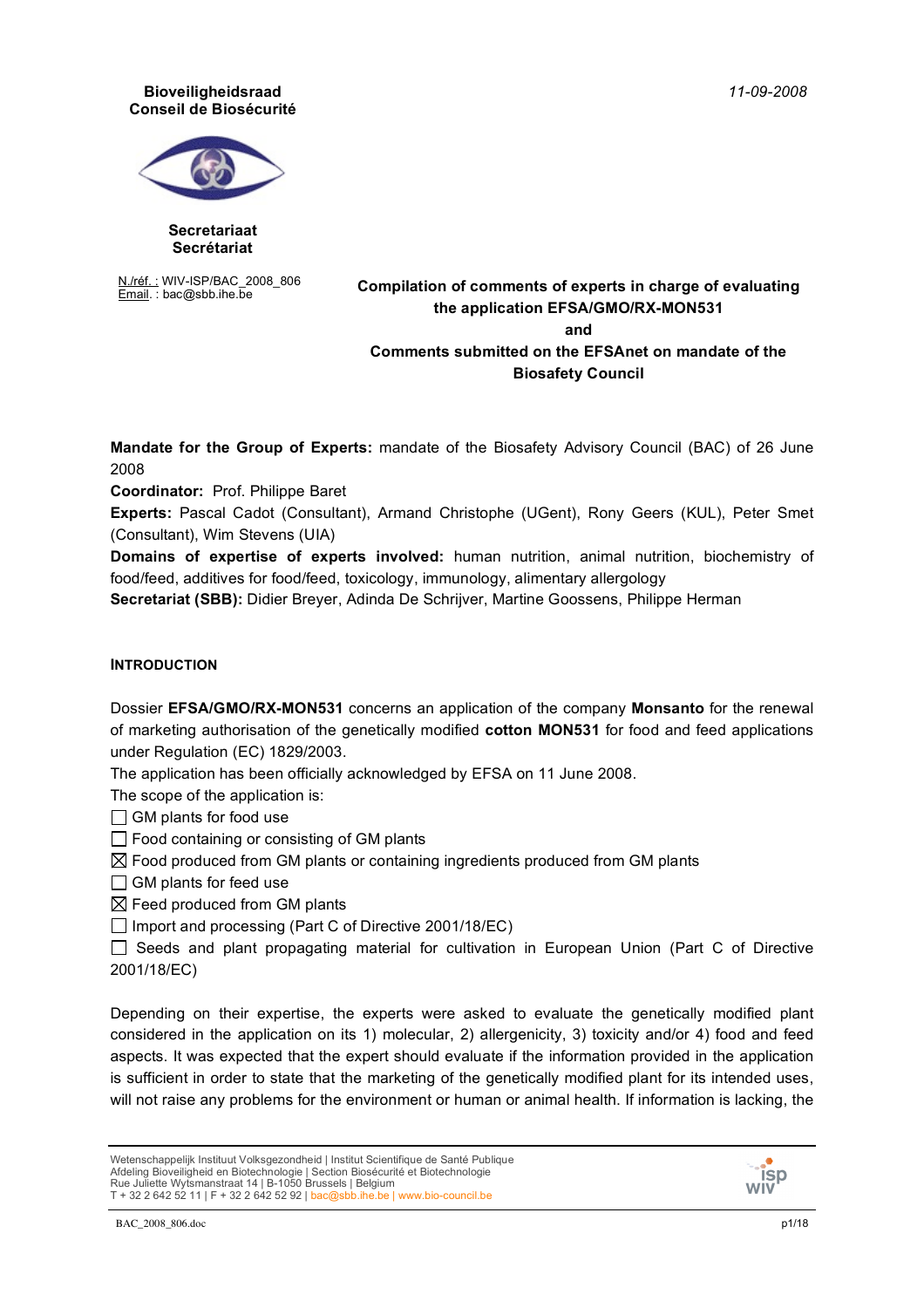expert was asked to indicate which information should be provided and what the scientifically reasoning is behind this demand.

The comments are structured as in the "Guidance document of the scientific panel on genetically modified organisms for the risk assessment of genetically modified plants and derived food and feed" (EFSA Journal (2004), 99, 1-94). Items are left blank when no comments have been received either because the expert(s) focused on other related aspects, or because for this dossier the panel of experts who accepted to evaluate the dossier didn't have the needed expertise to review this part of the dossier.

It should be noted that all the comments received from the experts are considered in the evaluation of this dossier and in formulating the final advice of the Biosafety Advisory Council. Comments placed on the EFSAnet are indicated in grey.

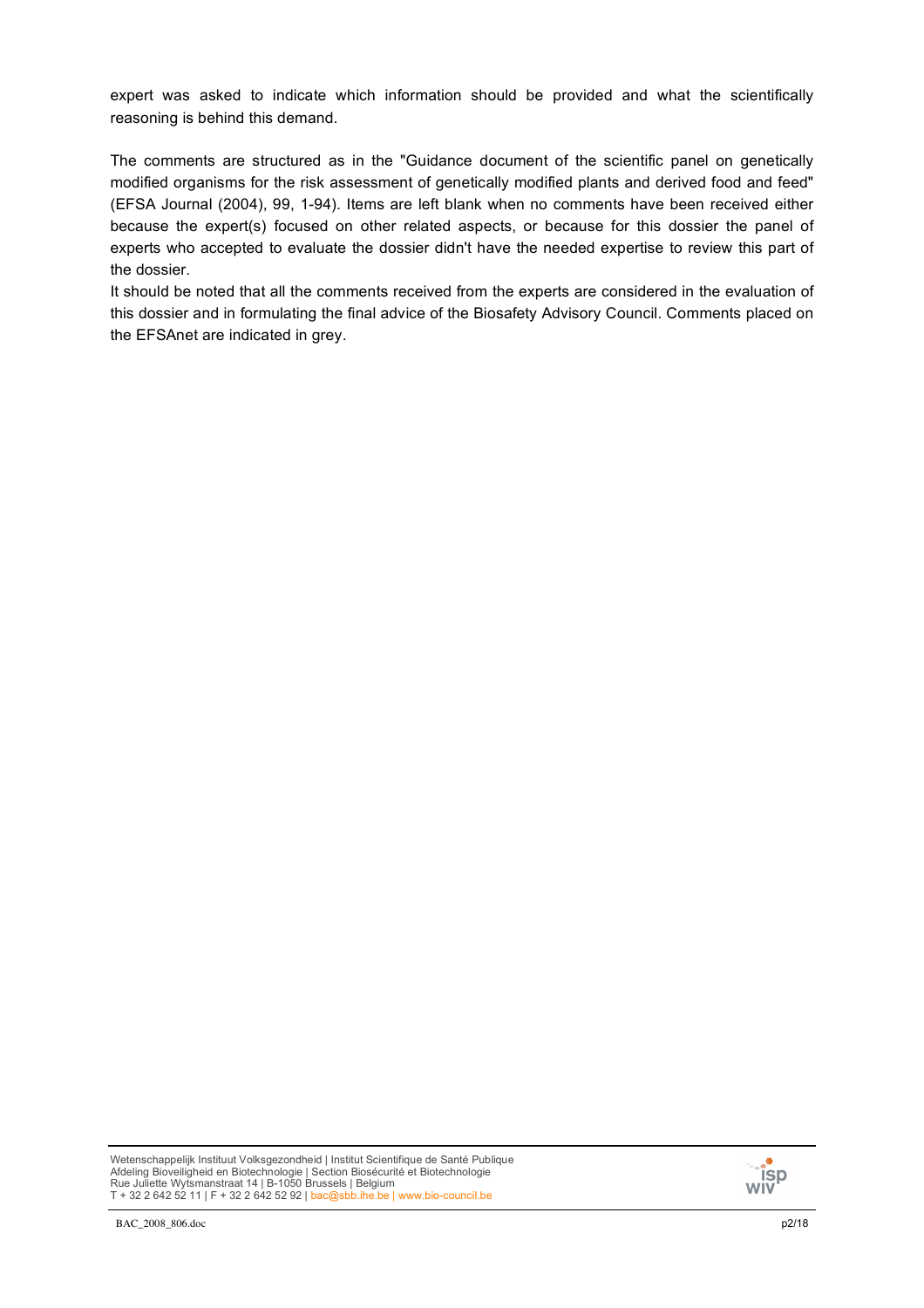### **List of comments received from the experts**

## **A. GENERAL INFORMATION**

Comments/Questions of the expert(s)

### **B. INFORMATION RELATING TO THE RECIPIENT OR (WHERE APPROPRIATE) PARENTAL PLANTS**

Comments/Questions of the expert(s)

### **C. INFORMATION RELATING TO THE GENETIC MODIFICATION**

Comments/Questions of the expert(s)

### **D. INFORMATION RELATING TO THE GM PLANT**

## **D.1 DESCRIPTION OF THE TRAITS AND CHARACTERISTICS WHICH HAVE BEEN INTRODUCED OR MODIFIED**

Comments/Questions of the expert(s)

### **D.2. INFORMATION ON THE SEQUENCES ACTUALLY INSERTED OR DELETED**

Comments/Questions of the expert(s)

### **D.3. INFORMATION ON THE EXPRESSION OF THE INSERT**

Comments/Questions of the expert(s)

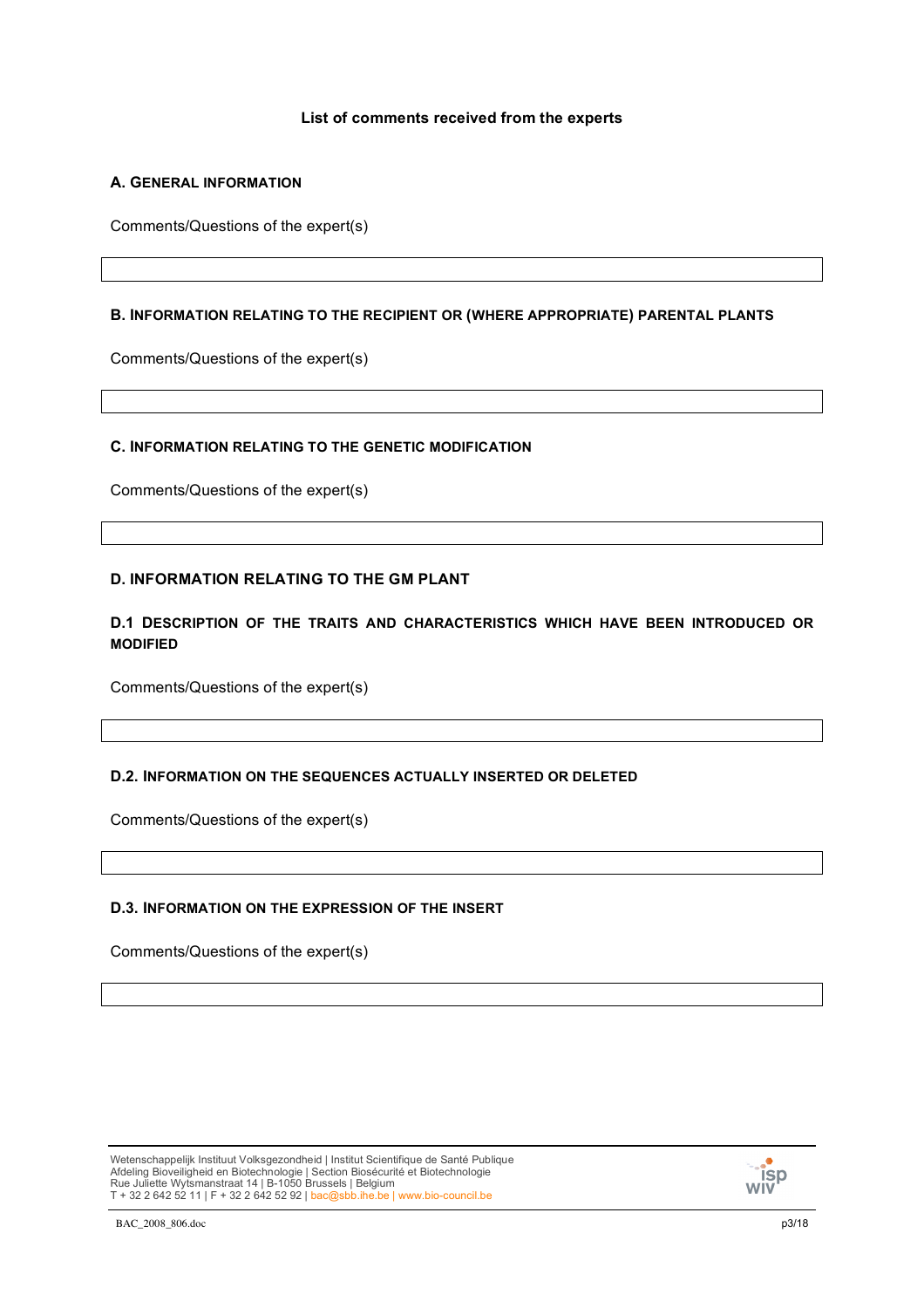## **D.4. INFORMATION ON HOW THE GM PLANT DIFFERS FROM THE RECIPIENT PLANT IN: REPRODUCTION, DISSEMINATION, SURVIVABILITY**

Comments/Questions of the expert(s)

### **D5. GENETIC STABILITY OF THE INSERT AND PHENOTYPIC STABILITY OF THE GM PLANT**

Comments/Questions of the expert(s)

## **D.6. ANY CHANGE TO THE ABILITY OF THE GM PLANT TO TRANSFERR GENETIC MATERIAL TO OTHER ORGANISMS**

Comments/Questions of the expert(s)

# **D.7. INFORMATION ON ANY TOXIC, ALLERGENIC OR OTHER HARMFUL EFFECTS ON HUMAN OR ANIMAL HEALTH ARISING FROM THE GM FOOD/FEED**

### **D.7.1 Comparative assessment**

Comments/Questions of the expert(s)

*Comment 1*

a) Composition analysis of cottonseed (Oberdoerfer, 2006b, Rattemeyer-Matschurat, 2006b).

| <b>Proximates</b>             |   | <b>Minerals</b> |  |
|-------------------------------|---|-----------------|--|
| moisture                      | X | calcium         |  |
| protein                       | X | copper          |  |
| fat                           | x | iron            |  |
| ash                           | X | magnesium       |  |
| carbohydrates                 | X | manganese       |  |
| acid detergent fiber (ADF)    |   | phosphorus      |  |
| neutral detergent fiber (NDF) |   | potassium       |  |
| total detergent fiber (TDF)   |   | selenium        |  |
| starch                        |   | sodium          |  |
|                               |   | zinc            |  |
|                               |   | total nitrogen  |  |
|                               |   | chlorine        |  |

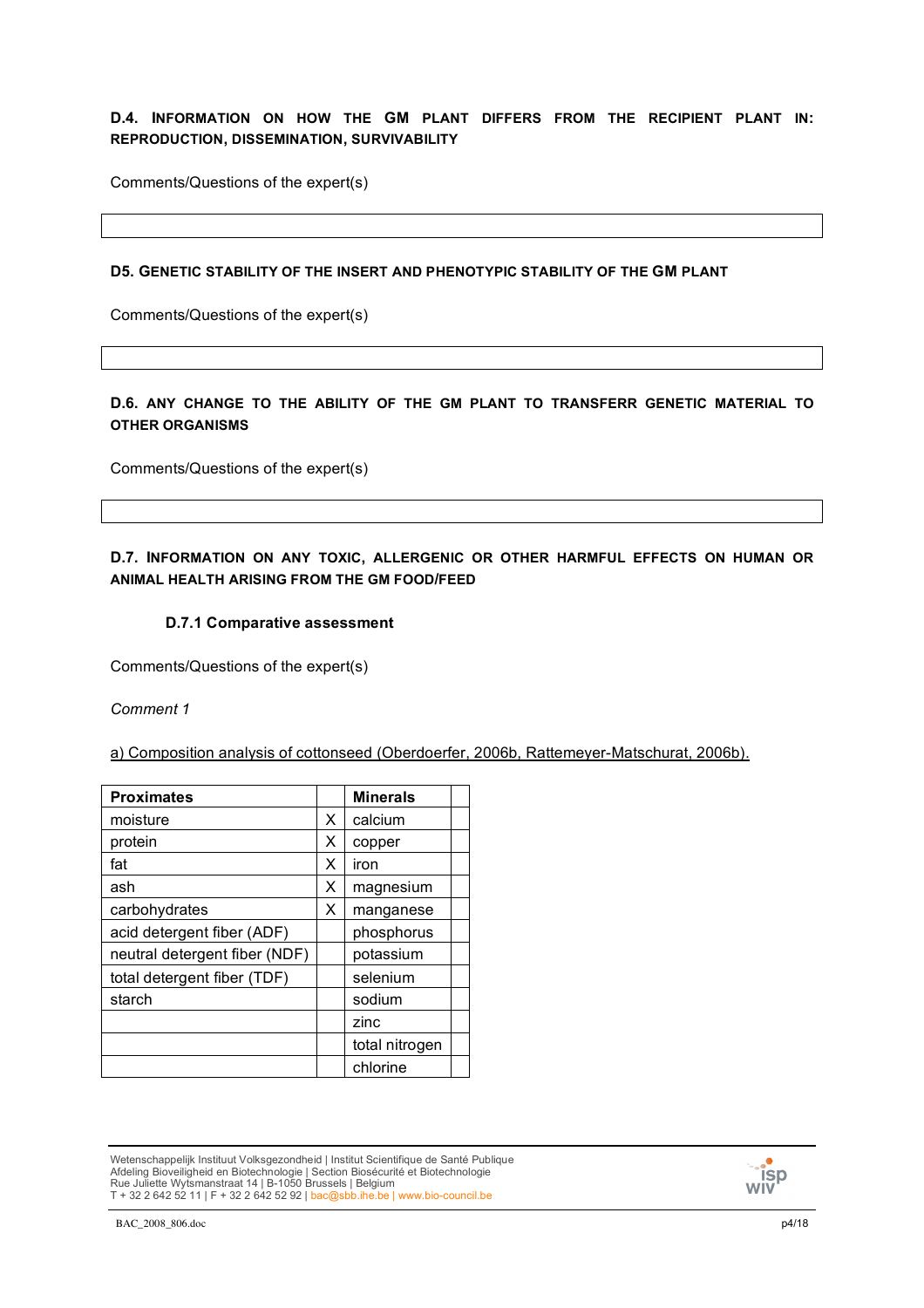| <b>Vitamins</b>             | Amino acids   |             | <b>Fatty acids</b>  |   | <b>Secondary</b><br>metabolites | <b>Antinutrients</b>           |
|-----------------------------|---------------|-------------|---------------------|---|---------------------------------|--------------------------------|
| $A$ ( $\beta$ -carotene)    | alanine       | $\mathsf X$ | 8:0 caprylic        |   | ferulic acid                    | phytic acid                    |
| B1 (thiamine)               | arginine      | X           | 10:0 capric         |   | furfural                        | raffinose                      |
| B2 (riboflavin)             | asparagine    |             | 12:0 lauric         |   | inositol                        | trypsin inhibitor              |
| B3 (niacin)                 | aspartic acid | Χ           | 14:0 myristic       | х | $p$ -coumaric<br>acid           | $\mathsf{X}$<br>gossypol       |
| B4 (choline)                | cysteine      | X           | 14:1 myristoleic    |   |                                 | malvalic acid<br>X             |
| B5 (pantothenic<br>a)       | glutamic acid | X           | 15:0 pentadecanoic  | X |                                 | sterculic acid<br>X            |
| B6 (pyridoxine)             | glycine       | X           | 15:1 pentadecenoic  |   |                                 | dihydrosterculic<br>X.<br>acid |
| B9 (folic acid)             | histidine     | X           | 16:0 palmitic       | X |                                 |                                |
| С<br>(ascorbic<br>acid)     | isoleucine    | Χ           | 16:1 palmitoleic    | X |                                 |                                |
| $E$ ( $\alpha$ -tocopherol) | leucine       | X           | 17:0 margaric       | Χ |                                 |                                |
| Cryptoxanthin               | lysine        | X           | 17:1 heptadecenoic  |   |                                 |                                |
|                             | methionine    | X           | 18:0 stearic        | х |                                 |                                |
|                             | phenylalanine | $\mathsf X$ | 18:1 oleic          | Χ |                                 |                                |
|                             | proline       | Χ           | 18:2 linoleic       | X |                                 |                                |
|                             | serine        | X           | 18:3 linolenic      | X |                                 |                                |
|                             | threonine     | Χ           | 20:0 arachidic      | X |                                 |                                |
|                             | tryptophan    | Χ           | 20:1 gadoleic       |   |                                 |                                |
|                             | tyrosine      | X           | 20:2 eicosadienoic  |   |                                 |                                |
|                             | valine        | X           | 20:3 eicosatrienoic |   |                                 |                                |
|                             |               |             | 20:4 arachidonic    |   |                                 |                                |
|                             |               |             | 20:5                |   |                                 |                                |
|                             |               |             | eicosapentaenoic    |   |                                 |                                |
|                             |               |             | 22:0 behenic        | X |                                 |                                |
|                             |               |             | 22:1 erucic         |   |                                 |                                |
|                             |               |             | 22:5                |   |                                 |                                |
|                             |               |             | docosapentaenoic    |   |                                 |                                |
|                             |               |             | 22:6                |   |                                 |                                |
|                             |               |             | docosahexaenoic     |   |                                 |                                |
|                             |               |             | 24:0 lignoceric     | X |                                 |                                |

The composition of cottonseed (proximate analysis, lipid content, fatty acid composition) of MON531 is comparable to the Coker 312 control variety and to published ranges for other cotton varieties.

Levels of the three toxicants (gossypol, cyclopropenoid fatty acids and aflatoxin) for MON531 are comparable to Coker 312.

Cottonseed from MON531 processed comparably to the Coker 312 control, with comparable reductions in the levels of gossypol in the processed meal for both lines. As expected, there was no gossypol in refined cottonseed oil.

The levels of the important fatty acids and protein components as well as the toxicants, gossypol and cyclopropenoid fatty acids, in the oil are also comparable.

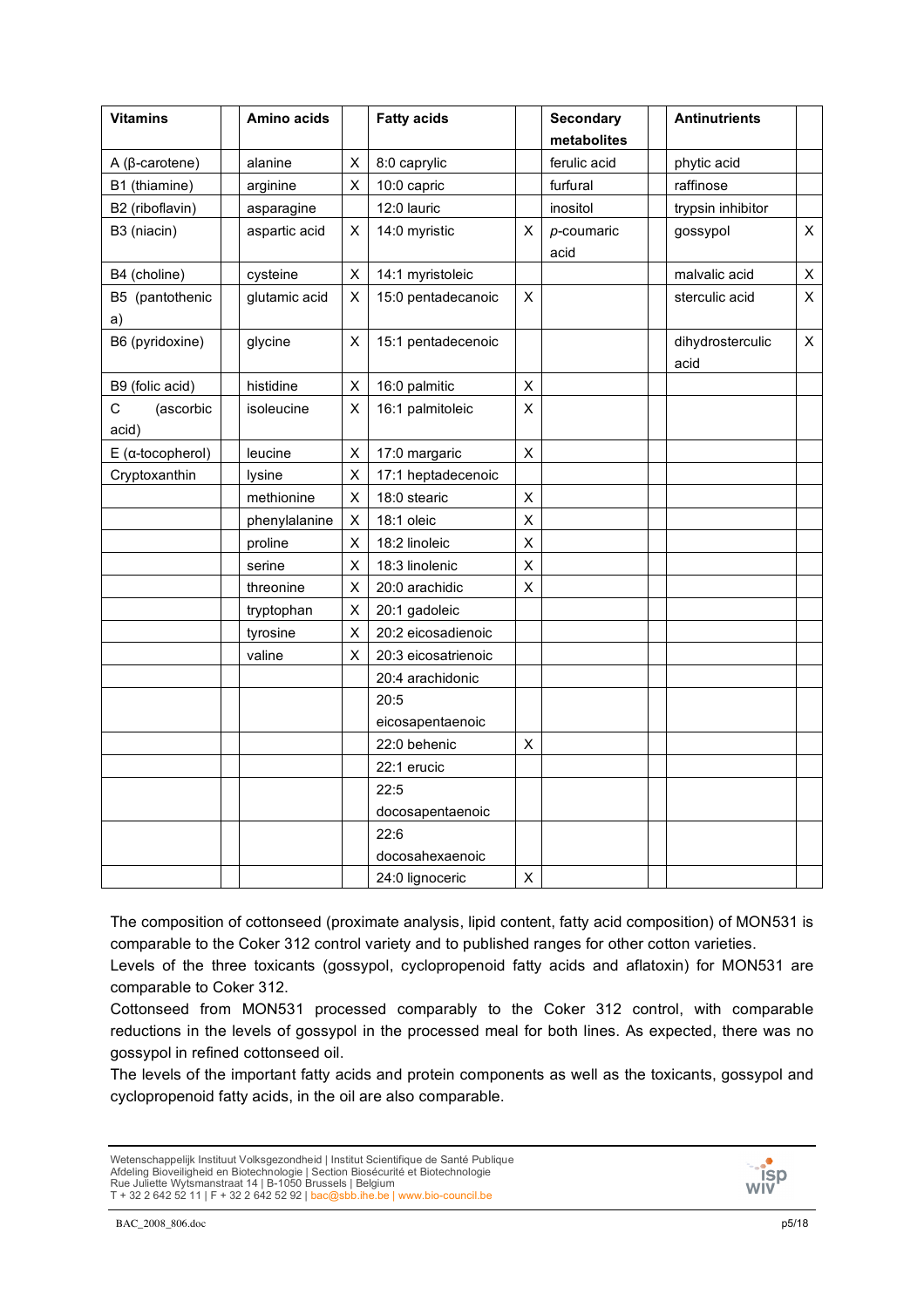The quality of the processed cottonseed products from MON531 was shown to be equivalent to the Coker 312 control line. The Cry1Ac protein was not detected in raw cotton fiber, cleaned cotton fiber or cleaned linters. Refined oil from MON531 and Coker 312 showed no detectable levels of protein.

## *Additional comment from SBB*

In previous cotton dossiers, the following comments were also made:

- Phytic acid has not been determined. Why not?

- Vitamin E concentrations were not measured. However, it is on the list of essential nutrients in cotton of the OECD, and therefore should be measured.

## *Comment 2*

- Table 10: The reported calories for cottonseed in Table 10, Part I, page 104 (422 kcal/100g) are probably calculated using an inappropriate formula. As carbohydrate values were determined by calculation (Annex 3.4.c, page 14) they include fiber. Using an energy factor of 4kcal/g for "carbohydrate", as was probably done, may not be appropriate. Idem for annex 3.4, page 18, Table 1. Such calculated energy values may be of little nutritional significance. Indeed, net energy of whole cottonseed was reported to be around 200 kcal/100g. (Bertrand JA, Sudduth TQ, Condon A, Jenkins TC, Calhoun MC, 2005. Nutrient content of whole cottonseed. J Dairy Sci 88:1470-1477.).

- There seems to be a contradiction between the values in Table 10 (Part I, page104) (fat MON 531 = 20.8%; moisture 13.5%) and in Table 12 (lipid MON531 expressed on lyophylized weight = 39.97%??). Is there an explanation?

## - Minor remarks:

1) Two different positional isomers of octadecenoic acid (18:1n-7 and 18:1n-9) have been found in cottonseed oil. (Radcliffe JD, Czajka-Narins DM, Imrhan V, 2004. Fatty acid composition of serum, adipose tissue, and liver in rats fed diets containing corn oil or cottonseed oil. Plant Foods Hum Nutr 59:73-77.). In Tables 13 and 21 "oleic acid" is used for 18:1 which is name of the 18:1n-9 isomer. Is this a misnamer or is the other isomer not found? Of course this is a minor remark which has no bearing on the nutritional properties.

2) The saturated fatty acid with 17 carbon atoms, shorthand notation 17:0, is not haptadecanoic acid as mentioned on page 15, lines 4 and 6 of annex 3.4 , but heptadecanoic acid.

3) It does not make sense to compare the fatty acid composition of an oil with that of its phospholipids fraction as is done for arachidic acid (reference with superscript 7 in Table 3 from Annex 3.4, page 25). In contrast with what is claimed in the annex, arachidic acid is not expressed in the cited publication as % phospholipids in the oil but as % of the phospholipd fatty acids in the oil (which make up about % of the phospholipids).

# *Comment 3*

Papers already published in scientific journals were not evaluated. One study with mice (Sammons, 1994) could not be evaluated since no information on the variability in the results was provided. Another study with rats (Naylor, 1992) seems to meet the requirements with respect to the number of replications, at least when combining both sexes in one analysis.

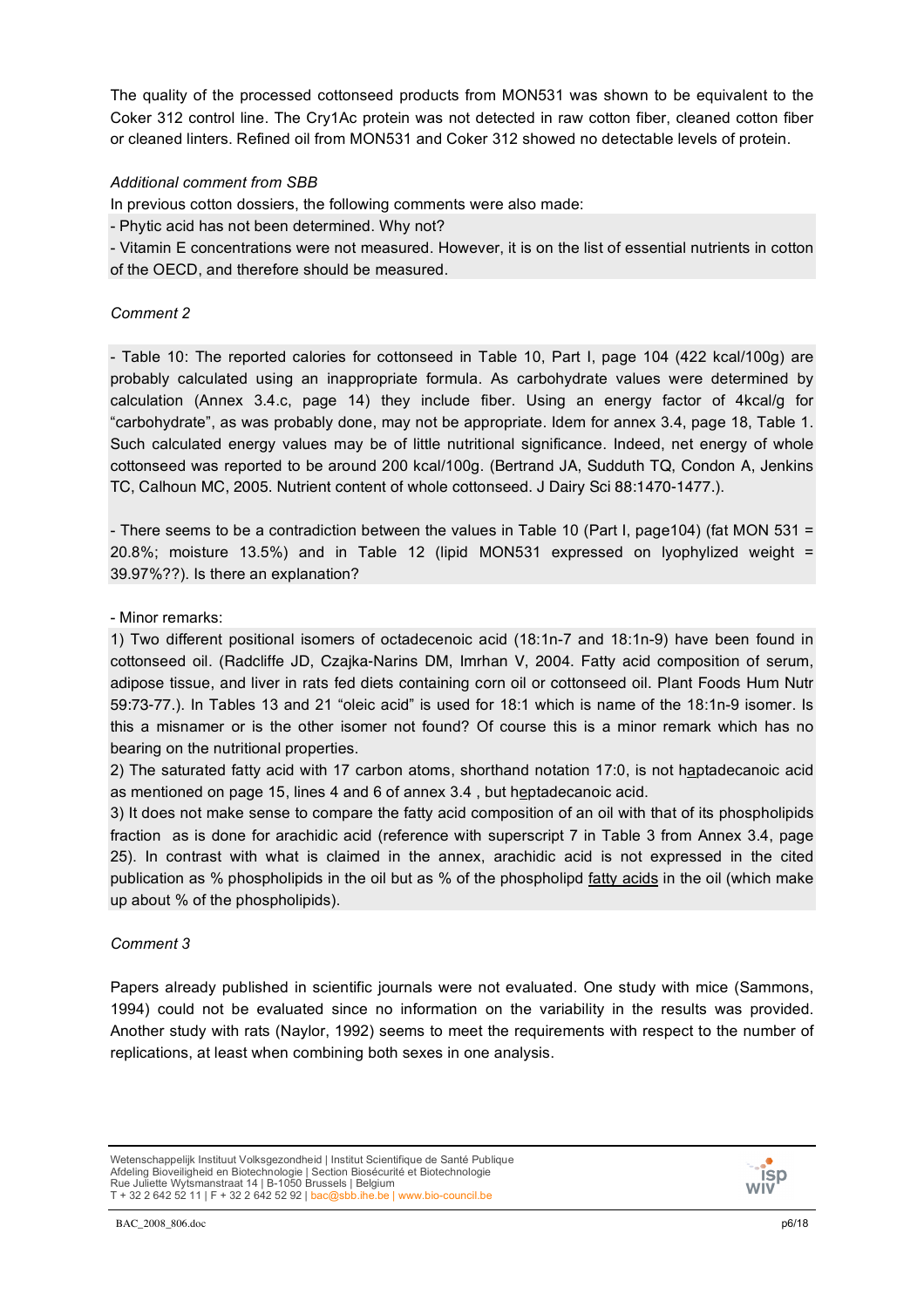## **D.7.2 Production of material for comparative assessment**

Comments/Questions of the expert(s)

*Comment 1*

Is OK

# **D.7.3 Selection of material and compounds for analysis**

Comments/Questions of the expert(s)

## *Comment 1*

- Gossypol level of MON531 seed is in the normal range but the biological active gossypol is free gossypol (Mena et al., 2004) and anti-fertility effects in male mammals are dependent on the enantiomer type. Oligospermia in men has been observed at an intake of 20 mg of gossypol per day (Lopez et al., 2005). No results were given on the free fraction nor on the enantiomeric composition of gossypol in whole seed. The latter may not be relevant to humans as they are not expected to consume whole cottonseed. (Free gossypol was determined in toasted meal and in refined oil).

# **D.7.4 Agronomic traits**

Comments/Questions of the expert(s)

# **D.7.5 Product specification**

Comments/Questions of the expert(s)

*Comment 1*

No questions

# **D.7.6 Effect of processing**

Comments/Questions of the expert(s)

*Comment 1*

No questions. I agree with the conclusion of the applicant that the use of MON531 for the production of food and feed is not expected to be any different from that of conventional cotton.



Wetenschappelijk Instituut Volksgezondheid | Institut Scientifique de Santé Publique Afdeling Bioveiligheid en Biotechnologie | Section Biosécurité et Biotechnologie Rue Juliette Wytsmanstraat 14 | B-1050 Brussels | Belgium<br>T + 32 2 642 52 11 | F + 32 2 642 52 92 | <mark>bac@sbb.ihe.be | www.bio-council.be</mark>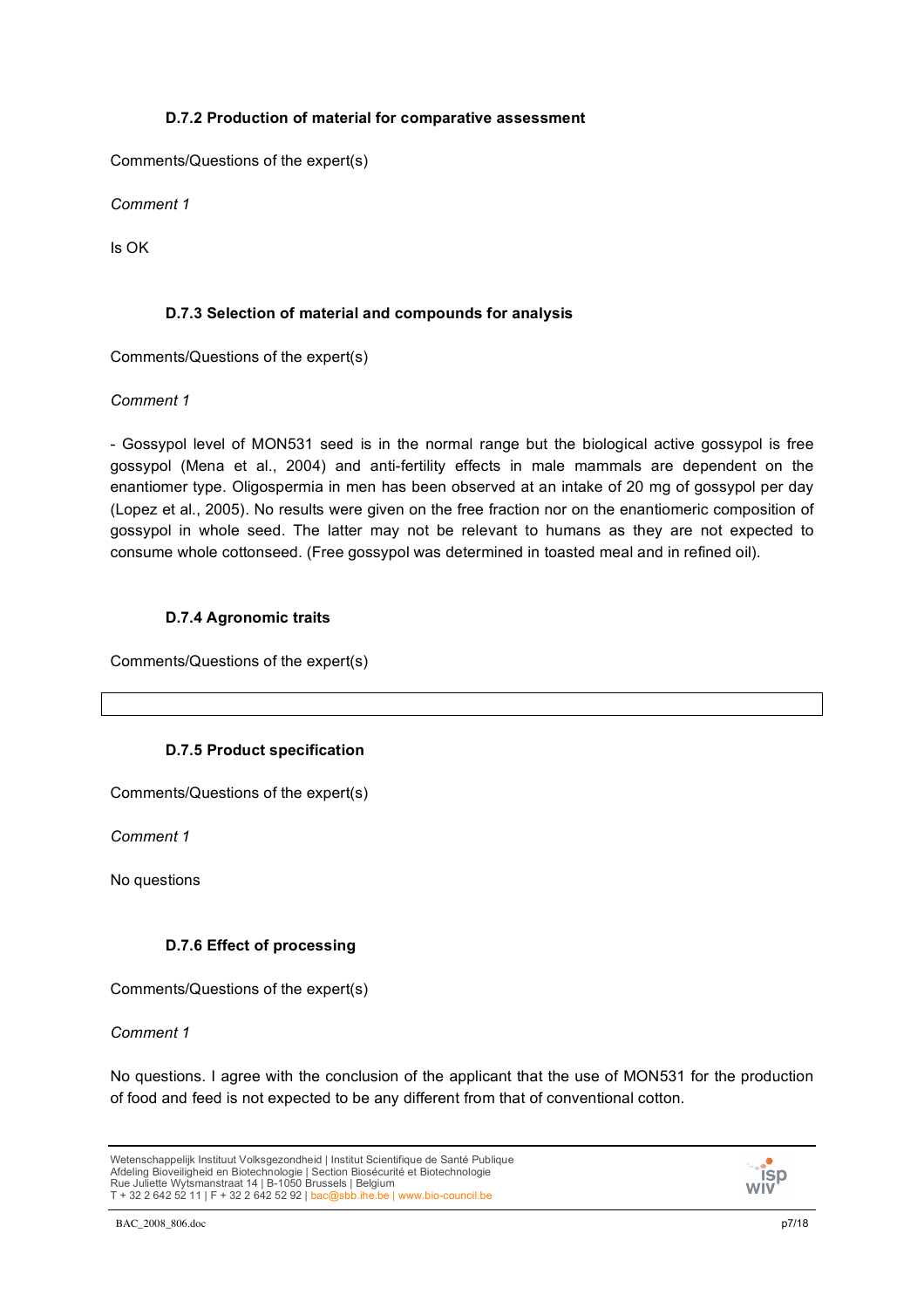## **D.7.7 Anticipated intake/extent of use**

Comments/Questions of the expert(s)

*Comment 1*

No questions. I agree with the conclusion of the applicant (Part I, page122).

## **D.7.8 Toxicology**

Comments/Questions of the expert(s)

*Comment 1*

a) Cry1Ac protein measured in MON531 (Specific info; 3.04\_Protein\_&\_Compo.pdf).

| Growth stage/                             | ng/mg Tissue Dry Weight |                | <b>Standard deviation</b> |
|-------------------------------------------|-------------------------|----------------|---------------------------|
| <b>Tissue</b>                             | <b>Mean</b>             | Range          |                           |
| Young leaves (3-6 week   12<br>plantlets) |                         | $<$ LOQ $-$ 24 | 8.7                       |
| Seed                                      | 1.8                     | $1.7 - 1.9$    | 0.086                     |

b) NPT II protein measured in MON531 (Specific info; 3.04 Protein & Compo.pdf).

| Growth stage/                             | ng/mg Tissue Dry Weight |                | <b>Standard deviation</b> |
|-------------------------------------------|-------------------------|----------------|---------------------------|
| <b>Tissue</b>                             | Mean                    | Range          |                           |
| Young leaves (3-6 week   41<br>plantlets) |                         | $<$ LOQ $-$ 41 | $\star$                   |
| Seed                                      | 5.7                     | $5.1 - 6.5$    | 0.53                      |

\* NPTII results were based on one site because the values from the other sites were less than the assay limits of quantitation (LOQ).

c) AAD protein measured in MON531 (Specific info; 3.04\_Protein\_&\_Compo.pdf).

The aad sequence is controlled by its own bacterial promoter; therefore, the protein was not expected to be expressed in cotton tissues from MON531. The absence of AAD protein expression was subsequently confirmed using ELISA analyses.

*Comment 2*

No questions

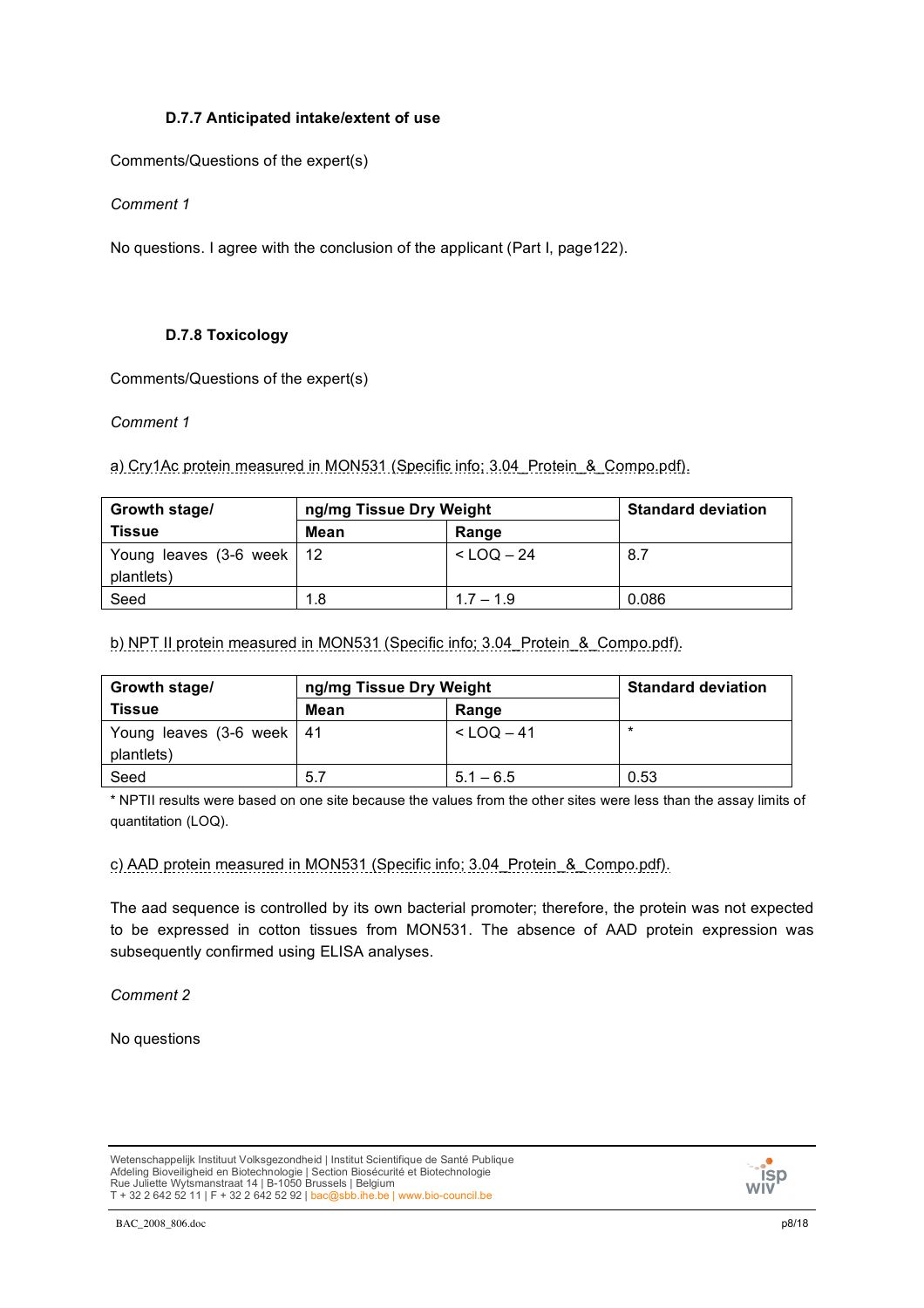## **D. 7.8.1 Safety assessment of newly expressed proteins**

Comments/Questions of the expert(s)

*Comment 1*

## Safety assessment of newly expressed proteins.

The test proteins were produced in E. coli, purified, characterized relative to the plant produced protein, and shown to be chemically and functionally equivalent to the plant produced proteins.

a) Degradation of the Cry1Ac protein in simulated gastric fluid **(???)**.

After approximately 30 sec incubation in gastric fluid, no intact Cry1Ac protein was detected by western blot analysis and less than 50% of the tryptic core (formed by the degradation of intact Cry1Ac protein by pepsin) was detected. Greater than 90% of the Cry1Ac protein bioactivity against tobacco budworm dissipated at all three concentrations tested after approximately five min of incubation in gastric fluid.

**There seems to be something wrong with the references. The technical dossier mentions the reference Ream, 1994, whereas this document is entitled "Aerobic soil degradation…"**

b) Degradation of the Cry1Ac protein in simulated intestinal fluid **(???)**.

In simulated intestinal fluid, the Cry1Ac protein readily degraded to its tryptic fragment. No Cry1Ac protein was detected by western blot analysis after 30 min incubation. The tryptic fragment, formed from added Cry1Ac protein, did not degrade significantly after approximately 21 h incubation in intestinal fluid as detected by western blot analysis. This result is consistent with the bioassay, which also indicated no significant loss of activity against tobacco budworm after approximately 21 h incubation in intestinal fluid.

# **There seems to be something wrong with the references. The technical dossier mentions the reference Ream, 1994, whereas this document is entitled "Aerobic soil degradation…"**

c) Cry1Ac: Acute Oral Toxicity Study in Mice **(???).**

The doses of Cry1Ac protein administered to mice were 0, 500, 1000, and 4200 mg/kg.

Another group of mice was gavaged with 6340 mg/kg bovine serum albumin (BSA) and served as a protein control group. Since the Cry1Ac test material was 68% pure, it was considered necessary to dose mice with a higher dose of BSA to make the total mass of material given to mice equivalent for the BSA (protein) control and test group.

There were no treatment related adverse findings in any of the groups of mice administered Cry1Ac protein or control materials by oral gavage at dosages up to 4200 mg/kg.

There were no statistically significant differences in body weight, cumulative body weight, or food consumption between the vehicle or protein control groups and Cry1Ac protein treated groups.

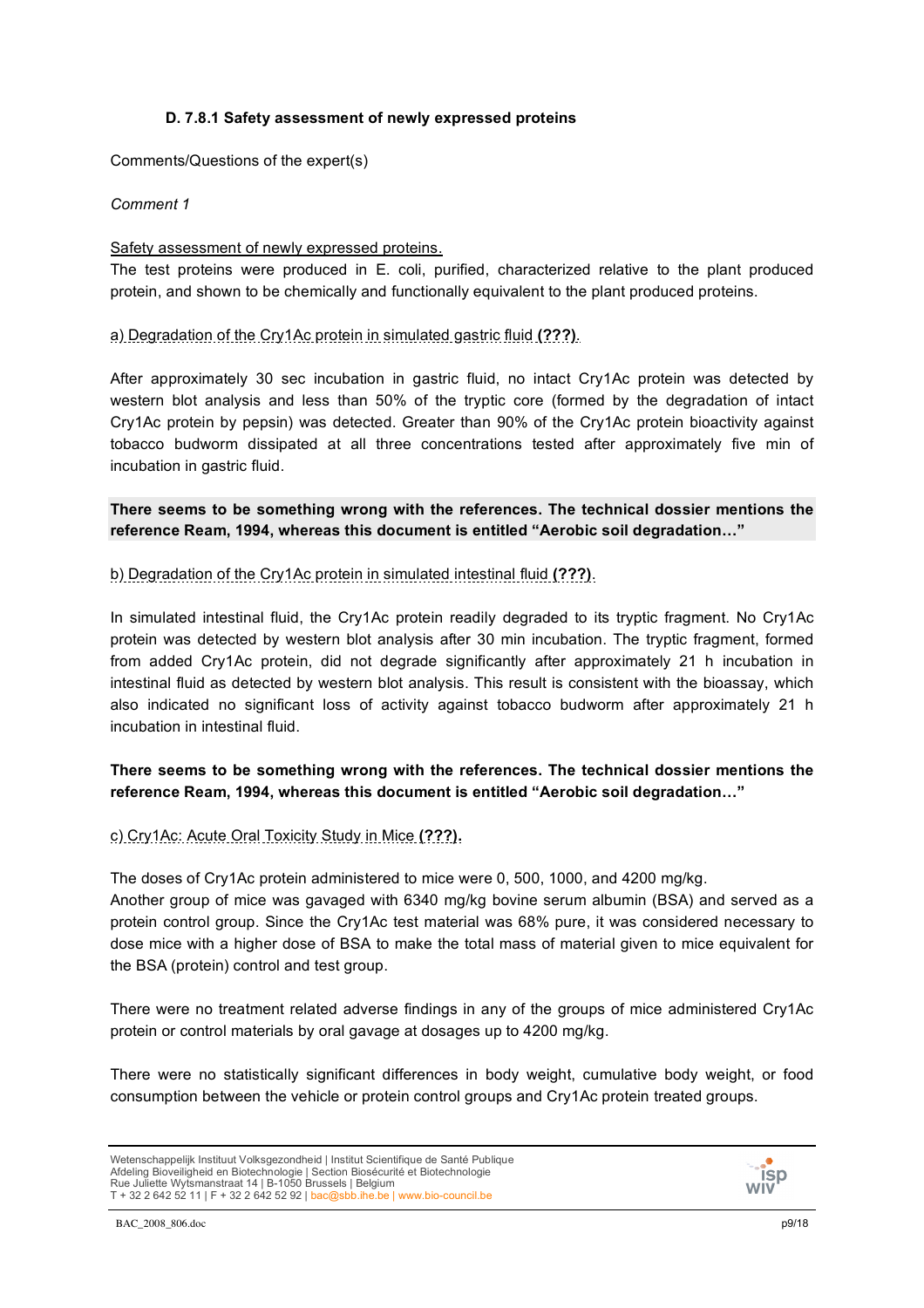## **No reference is available.**

d) Degradation of the NPT II protein in simulated gastric fluid (Ream, 1993; Fuchs et al., 1993).

Both western blot analysis and enzymatic activity assays confirmed that NPTII readily degrades in simulated gastric with a half-live of less than ten seconds.

e) Degradation of the NPT II protein in simulated intestinal fluid (Ream, 1993; Fuchs et al., 1993).

Both western blot analysis and enzymatic activity assays confirmed that NPTII readily degrades in intestinal fluids with a half-live between two and five minutes.

## f) NPT II: Acute Oral Toxicity Study in Mice (Fuchs et al., 1993c).

Mice were administered a maximum dose of approximately 5000 mg/kg of the purified NPTII protein in one day. There were no mortality, no adverse reactions, and no differences attributed to treatment in body weight gain or food consumption in dosed mice compared to untreated mice. No abnormal changes were observed in the tissues of mice necropsied approximately eight days after dosing.

## g) Cry1Ac: Amino acid sequence homology with known toxins (Silvanovich et al., 2002)

File was damaged and the software could not repair it. Received a copy but the problem remained.

## h) NPT II: Amino acid sequence homology with known toxins (Hileman and Astwood, 2000).

The safety assessment of a protein expressed in genetically modified crops includes structural comparisons of the amino acid sequence of the introduced protein with proteins associated with toxicity or other adverse health effects. Specifically, a biologically relevant sequence similarity to a known toxin (i.e., a sequence apparently derived from a common ancestor gene) may indicate that additional toxicological assessments be done.

A database of 4677 protein sequences associated with toxicity was assembled from publicly available genetic databases (GenBank, EMBL, PIR and SwissProt). The amino acid sequence of the NPT II protein was compared with this toxin sequence database using the FASTA sequence alignment tool. In addition, the amino acid sequence of the NPT II protein was compared with all protein sequences in publicly available genetic databases to screen for structural similarity to pharmacologically active proteins. NPT II shared sequence similarities to homologous aminoglycoside modifying enzymes, as expected.

No other significant structural homology was observed.

The results of these bioinformatics analyses indicate that the NPT II protein is not similar to any toxin relevant to animal or human health.

*Comment 2*

No questions

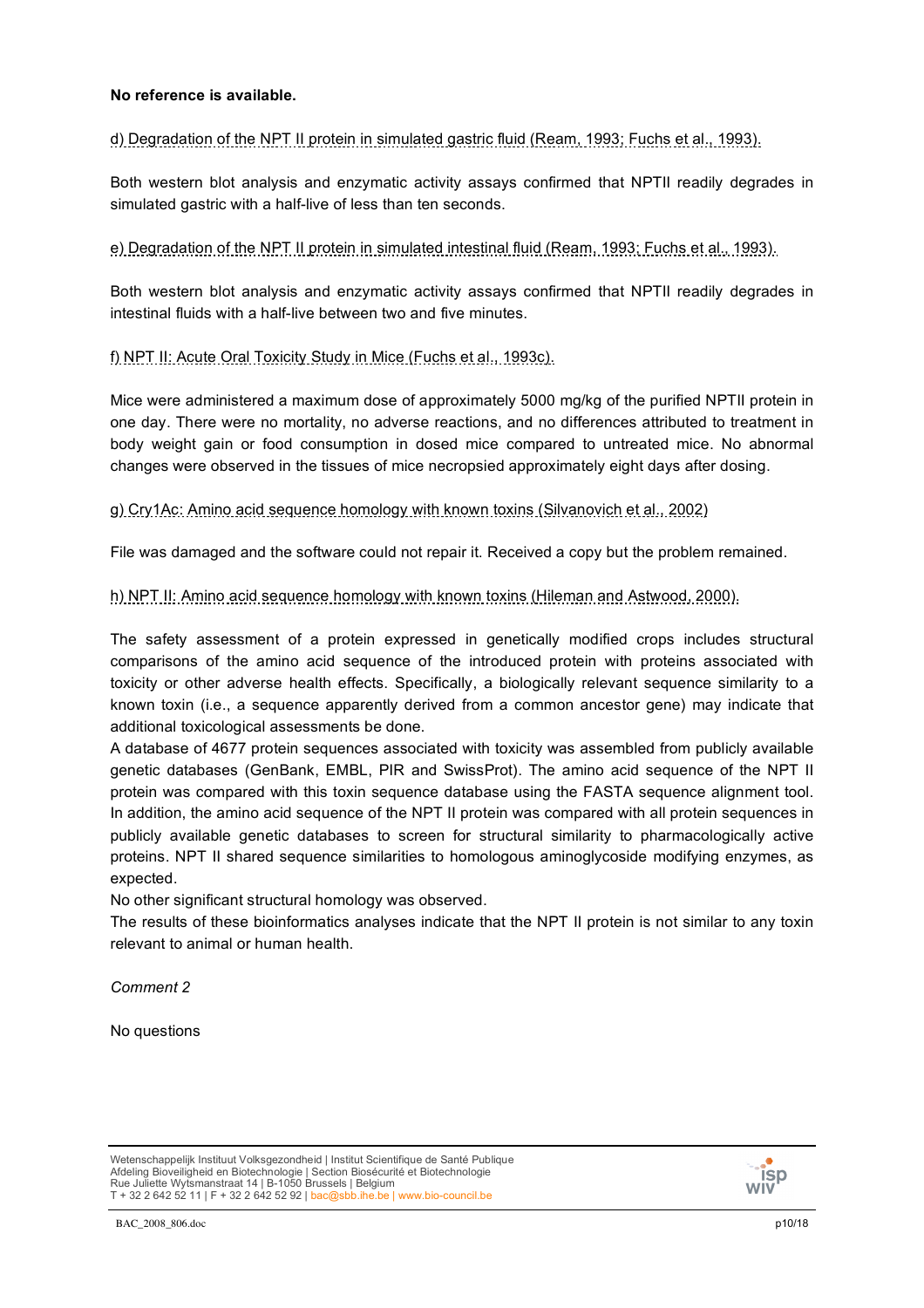## **D.7.8.2 Testing of new constituents other than proteins**

Comments/Questions of the expert(s)

*Comment 1*

No questions

# **D.7.8.3 Information on natural food and feed constituents**

Comments/Questions of the expert(s)

*Comment 1*

No questions

# **D.7.8.4 Testing of the whole GM food/feed**

Comments/Questions of the expert(s)

*Comment 1*

a) 42-day feeding study with broiler chickens ().

Not performed. No further testing is needed.

b) 90-day rat feeding study ().

Not performed. No further testing is needed.

c) One-month feeding study in rats (Naylor, 1992)

Unprocessed, Transgenic (Line 81) and Non-Transgenic (Coker 312) Cottonseed Meal was administered in feed to Sprague-Dawley rats at target levels of 0, 5 and 10% by weight of the total diet (0, 50,000 and 100,000 parts per million, respectively) for approximately one month. (Line 81 is the genetically-transformed line of Coker 312 Cotton.) Clinical observations, body weights and food consumption were performed weekly. All animals were necropsied at study termination and their kidneys, liver and testes were weighed. Selected tissues were retained, but were not examined microscopically.

Overall study averages for test material consumption, based on the target concentrations, were approximately 3519 and 6587 in males, and 3731 and 7240 in females [mg Non-Transgenic Cottonseed Meal (Coker 312)/kilogram body weight/day], and 3523 and 6676 in males, and 3735 and 7569 in females [mg Transgenic Cottonseed Meal (Line 8l)/kilogram body weight/day]. There were no treatment-related effects on survival, clinical observations or gross pathology.

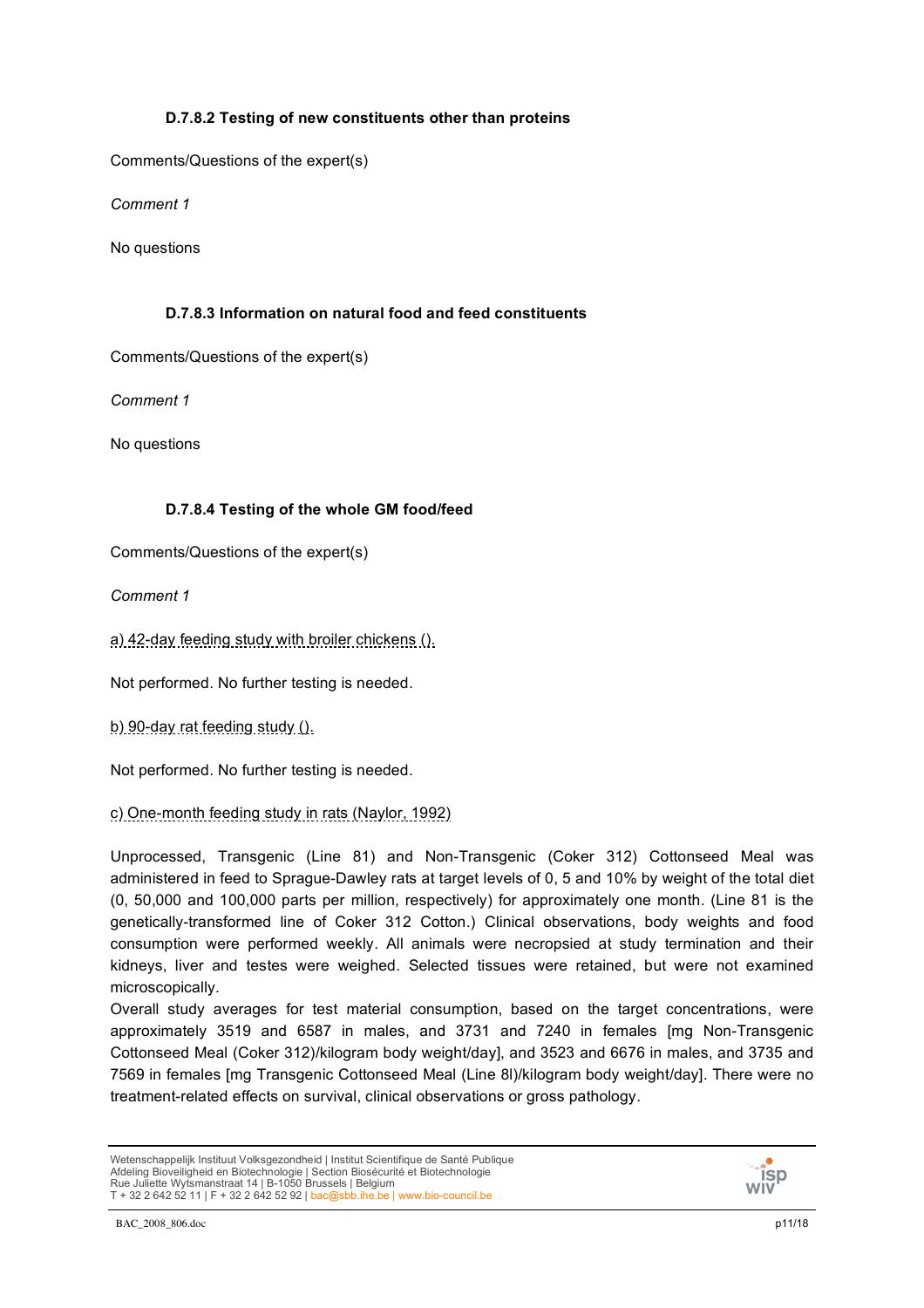Substitution of cottonseed meal apparently rendered the resulting diet less palatable to the rats, particularly at the 100,000 ppm level. Food consumption of both Transgenic and Non-Transgenic meal diets was significantly reduced in both sexes for the first two weeks at the 100,000 ppm level. Consumption of the Transgenic meal diet at the 50,000 ppm level was also reduced in females for the first week of testing. When compared to each other, however, there was no significant difference in food consumption for rats of either sex fed Transgenic or Non-Transgenic diets. Cumulative body weight gain was also reduced compared to the untreated controls in most groups given either cottonseed meal diet at either dosage; however, animals given Transgenic meal diet gained approximately the same amount of weight as those given the Non-Transgenic meal diet.

The few absolute organ weight changes, smaller livers in males at the highest dietary levels and smaller kidneys in females at the highest dietary level of either the Non-Transgenic or Transgenic diet, were attributed to the decreased growth of these animals. The changes in relative organ weights, increases of testes and kidneys in males and liver in females at the 100,000 ppm dietary level as compared to the untreated control organ weights, were also considered due to reduced body growth. There were no significant, changes in organ weights, either absolute or relative, when the comparison between animals given Transgenic and Non-Transgenic meal diets was analyzed.

Based on the above results, there did not appear to be any biologically significant differences in the measured parameters (growth, food consumption, organ weights and gross pathologic examination), between animals fed Transgenic or Non-Transgenic Cottonseed meal at either 50,000 or 100,000 ppm in the diet.

## **This test is not mentioned in the technical dossier.**

# **Is line 81 the same as MON531?**

## *Additional comment from the SBB:*

The abovementioned reference (technical report) is indeed provided in the dossier (CI) but not referred to in the technical dossier. We did not found any information regarding the link between line 81 and line 531 (neither in this dossier nor in the first dossier submitted in 1997 by Monsanto in the framework of Regulation 258/97). To our understanding, line 81 is most probably a transformation event different from MON531. But this could be checked with the applicant.

*Comment 2*

No questions

# **D.7.9 Allergenicity**

Comments/Questions of the expert(s)

## **Comment 1**

*Synthesis of provided data:*

MON531 was developed by Monsanto Company through genetic modification of conventional cotton and has been commercialized as Bollgard® cotton.

MON531 contains the genetic material necessary to express the Cry1Ac and NPTII proteins. The Cry1Ac protein confers protection from specific lepidopteran insect pests and NPTII allows for

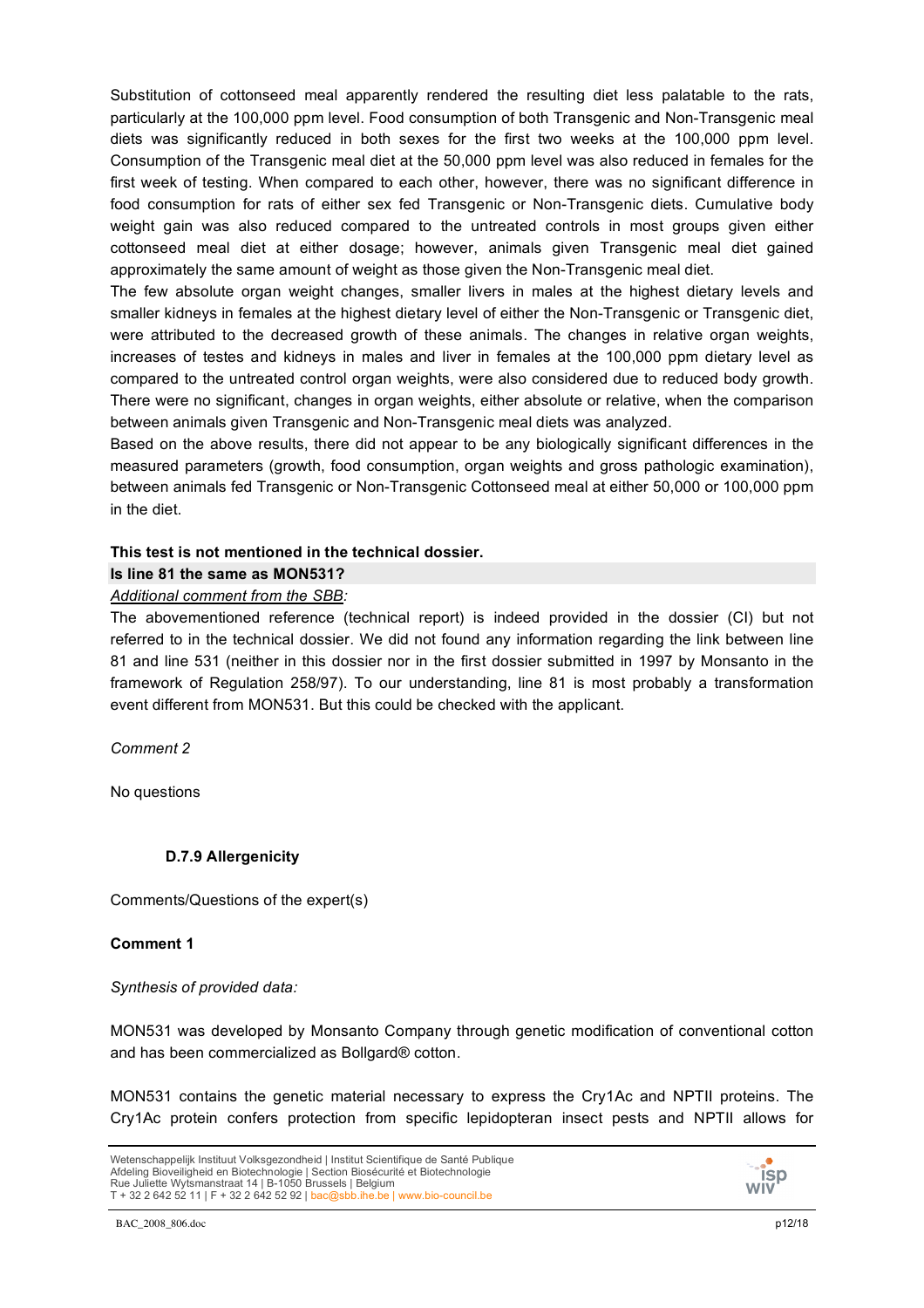selection on a kanamycin containing media during the transformation process. Additionally, MON531 contains the aad coding sequence, however, the sequence is under the control of a bacterial promoter, and therefore, the aad coding sequence-product is not produced. MON531 was produced using Agrobacterium tumefaciens mediated transfer of the cry1Ac coding sequence into the genome of a conventional cotton variety, Coker 312, using a binary plasmid vector. The cry1Ac coding sequence was derived from the common soil bacterium Bacillus thuringiensis subsp. kurstaki HD-73 (B.t.k.), and encodes the Cry1Ac protein that confers resistance to lepidopteran pests. The nptII coding sequence, which encodes a selectable marker enzyme, neomycin phosphotransferase II (NPTII), was also present on the plasmid to facilitate selection of insect-protected plants on a kanamycin containing media. The nptII coding sequence was isolated from the prokaryotic transposon Tn5. The NPTII protein served no other purpose and has no pesticidal properties. The plasmid also contained the antibiotic resistance coding sequence 3*'*(9)-O-aminoglycoside adenylyltransferase (aad), isolated from transposon Tn7. The aad sequence confers resistance to the antibiotics spectinomycin and streptomycin, and facilitated the selection of bacteria containing the plasmid in the initial steps of transforming the cotton tissue. The aad coding sequence is under the control of a bacterial promoter and the encoded protein is not detected in MON531 plant tissue.

Cottonseed is processed into four major products: oil, meal, hulls, and linters. On average, refined cottonseed oil accounts for approximately 40-50% of the total value of all four products (NCPA, 2006b). Cottonseed oil and to a lesser extent processed linters are routinely used in human food and have a long history of safe use (FDA/CFSAN, 2002). Whole cottonseed, cottonseed meal, and hulls are used in animal feed (NCPA, 2006a). Cottonseed oil intended for human consumption is highly purified/refined. The purification process substantially reduces the content of natural toxicants such as gossypol and cyclopropenoid fatty acids (FDA/CFSAN, 2002). The refined cottonseed oil is used as frying oil, salad and cooking oil, and in various foods including mayonnaise, salad dressing, shortening, and margarine (FDA/CFSAN, 2002).

Crude oil is inedible due to the presence of gossypol, while refined oil is edible as the gossypol has been denatured during the refining processes. Limited quantities of crude oil are used in the production of inedible products. Usually, these consist of off-grade oil or of the soapstock. Both crude oil and soapstock (that have already been minimally refined as described above) are used to produce fatty acids which in turn enter livestock feed and a wide range of industrial products such as soaps, emulsifiers, pharmaceuticals, insecticides, fungicides, cosmetics, rubber, plastics, and finishes for leather, paper, and textiles (NCPA, 2006b).

Expression of fusion proteins is not expected to occur in MON531. Analyses of the junction sequences of the DNA insert in MON531 do no indicate the expression of potential fusion proteins. Bioinformatic analyses of the 5' and 3' insert to plant junctions in MON531 provide support to this statement and were performed to assess the potential of toxicity, allergenicity or pharmacological activity of putative peptides encoded by the 5' and 3' junctions between the insert and the cotton genomic DNA (Hileman et al., 2001). The results of the bioinformatic analyses demonstrated that in the highly unlikely event that any of the junction polypetides were translated, they do not share a sufficient degree of sequence similarity or identity to indicate that they are potentially toxic, allergenic or have other health implications.

The scope of the current renewal application covers food additives, feed materials and feed additives produced from MON531 cottonseed. In support of our notification for MON531 under Regulation (EC) No 258/97, it has been demonstrated that there is no detectable level of protein in the primary product

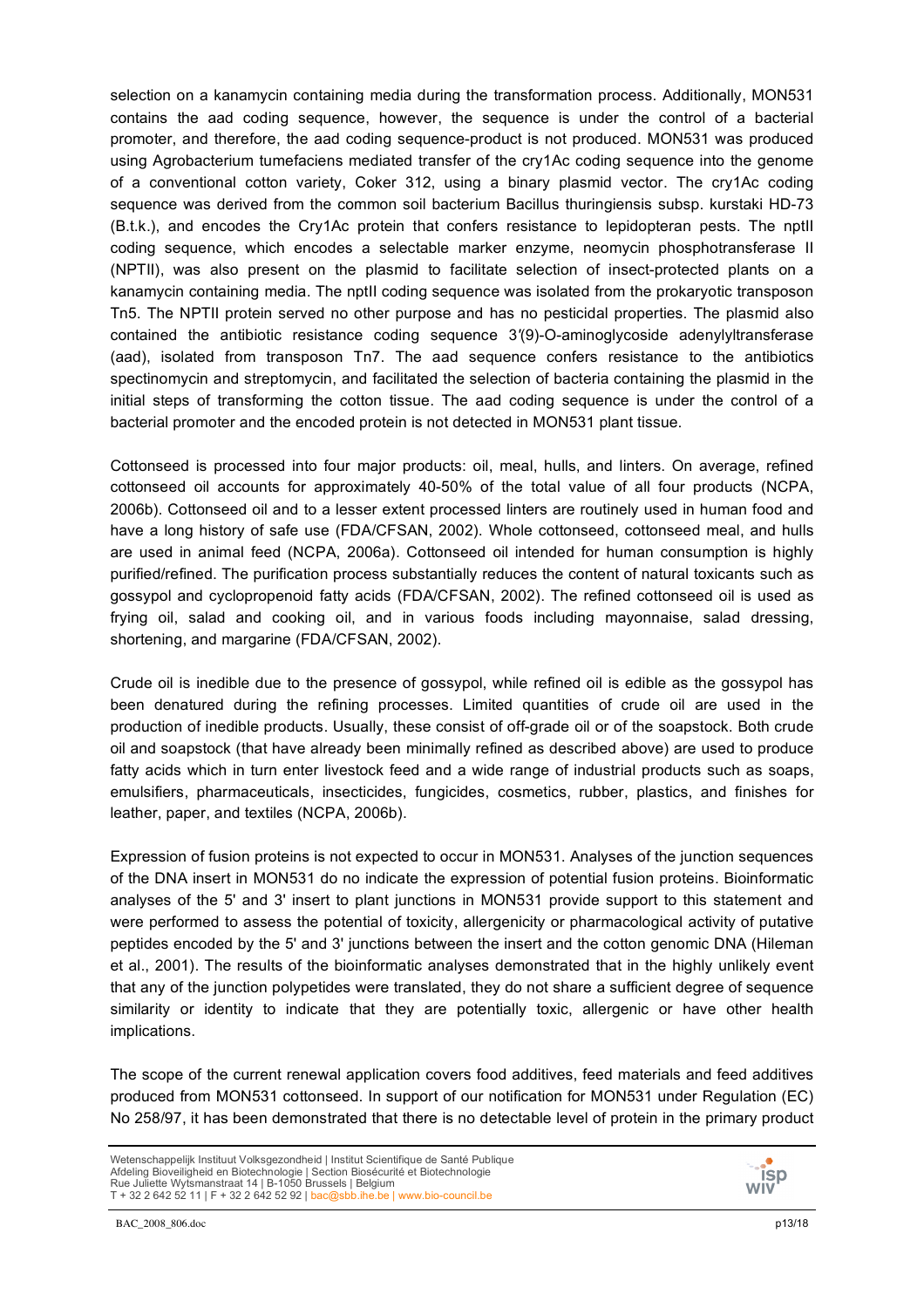for human consumption (i.e. refined cottonseed oil) produced from either biotechnology-derived or conventional cottonseeds (Berberich et al., 1993d; Goodman et al., 2001). Similarly, other highly processed foods produced from cotton would not be expected to contain detectable levels of protein. Therefore, the following information related to the assessment of allergenicity of the newly expressed protein can be considered as mainly informative.

The strategies employed to assess the allergenic risk focus on characterization of the source of the recombinant protein, the potential of the newly expressed protein to induce sensitization or to elicit allergenic reactions in already sensitized persons and whether the transformation may have altered the allergenic properties of the modified food. A weight of evidence approach is followed, taking into account all of the information obtained with various test methods, since no single experimental method yields decisive evidence for allergenicity.

Cottonseed oil and processed cotton linters are the primary cotton products used for human food (NCPA, 2006b). Analysis of cottonseed oil and processed cotton linters derived from both the Coker 312 control and MON531 confirmed that there is no detectable protein in either cottonseed oil (Fuchs, 1994) or processed cotton linters (Sims et al., 1995). Therefore, there will be no significant human consumption of the Cry1Ac and NPTII proteins present in insect-protected cotton varieties. Furthermore, direct food challenge of individuals allergic to proteins contained in the meal derived from oilseed crops (e.g., soybean, peanut, and sunflower) with the oil from these respective crops has established that refined oil does not elicit an allergenic response (Bush et al., 1985; Halsey et al., 1986; Taylor et al., 1981). This is consistent with the lack of detectable protein in the oil (Tattrie and Yaguchi, 1973). Based on this information, we conclude that there will be no significant human consumption of these proteins from cotton foods and food ingredients and that insect-protected cotton varieties pose no significant allergenic concerns.

If the Cry1Ac and NPTII proteins introduced into MON531 were consumed, this would not raise safety concerns, as these proteins have a long history of safe use and do not share the biochemical properties common to known allergenic proteins. The Cry1Ac protein expressed in MON531 is comparable to the Cry1Ac protein contained in microbial Bacillus thuringiensis subsp. kurstaki formulations, which have been available commercially and have been used safely for almost 30 years (Keck, P., Fuchs, R., Ream, J., 1994; Luthy et al., 1982).

These microbial formulations have been used on a wide variety of crops, including fresh produce such as lettuce and tomato, with no reported allergenic responses, establishing a sound basis for the lack of allergenic concern for the B.t.k. HD-73 protein. The U.S. EPA issued an exemption from the requirement of a tolerance for the Cry1Ac protein on August 31, 1995, and in doing so concluded there were no demonstrable grounds for allergenic concerns (US EPA, 1995). The NPTII protein was approved by the FDA as a processing aid food additive for tomato, cotton, and canola (FDA, 1994), and exempted from the requirement of a tolerance as a pesticidal inert ingredient by the EPA (EPA, 1994). These approvals included an assessment of potential allergenic affects for the NPTII protein, and concluded there were no significant concerns. Although large quantities of a vast variety of proteins are consumed in diets each day, rarely do any of these tens of thousands of proteins elicit an allergenic response (Taylor et al., 1992). Although there are no predictive bioassays available to assess the allergenic potential of proteins (FDA, 1992), the biochemical profiles of the Cry1Ac and NPTII proteins provides a basis for allergenic assessment when compared with known protein allergens. Thus, important considerations contributing to the allergenicity of proteins ingested orally include exposure and an assessment of the factors that contribute to exposure, such as stability to digestion, prevalence in the food, and consumption pattern (amount) for the specific food (Kimber et

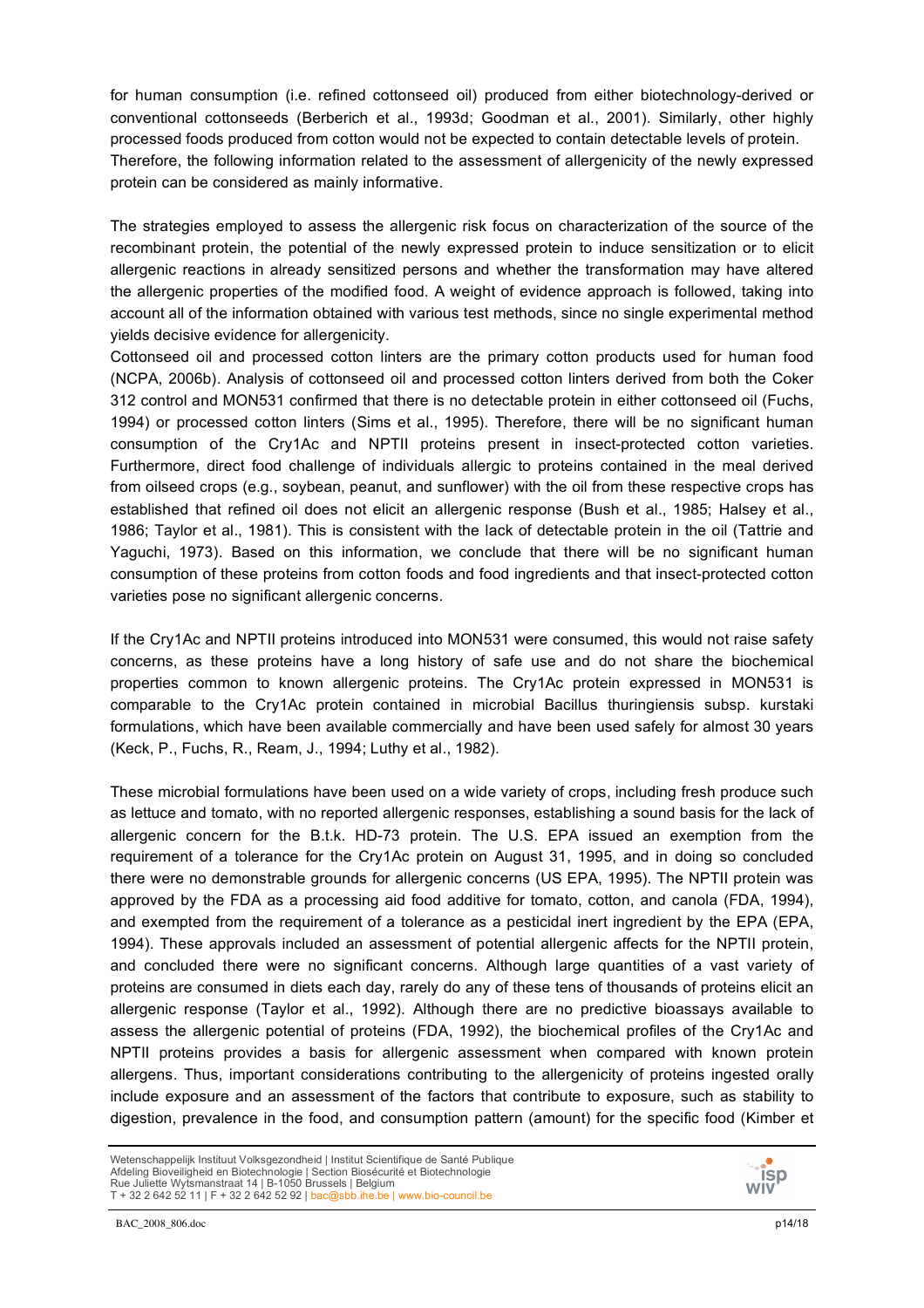al., 1999; Metcalfe et al., 1996). Additionally, protein allergens must be stable to the peptic and tryptic digestion and the acid conditions of the digestive system if they are to reach and pass through the intestinal mucosa to elicit an allergenic response. Another significant factor contributing to the allergenicity of proteins is their high concentration in foods that elicit an allergenic response (Taylor et al., 1987; Taylor, 1992; Taylor et al., 1992).

Although the full length Cry1Ac protein is proteolytically cleaved to a 67 kd protein that fits within the size range of known allergens, neither of these forms of the Cry1Ac protein possess the characteristics common to protein allergens. Similarly, the NPTII protein does not possess characteristics of common allergens. The biological activity of the Cry1Ac and NPTII proteins is lost upon the processing/toasting procedure used to remove cottonseed oil from MON531 (Fuchs, 1994). Western blot analysis of the processed cottonseed meal showed no detectable levels of the Cry1Ac protein in MON531; however, a portion of the NPTII protein (< 4% of the total NPTII protein in raw cottonseed meal) was still present in the processed material. These data indicate that the tertiary structure was altered and the proteins were converted to non-functional, denatured molecules during the processing procedure, as expected, since proteins are typically labile to high temperatures.

More importantly, the Cry1Ac and NPTII proteins were shown to be very labile to digestion by the proteases present in the mammalian digestive system, minimizing any potential for this protein to be absorbed by the intestinal mucosa, if consumed. In vitro simulated mammalian gastric and intestinal systems digestive mixtures were established and used to assess the susceptibility of the Cry1Ac and NPTII proteins to proteolytic digestion. The method of preparation of the simulated digestive solutions used is described in the United States Pharmacopeia (U.S. Pharmacopeia, 1990), a frequently cited reference for in vitro digestion. In vitro studies with simulated digestive solutions are widely used as models of animal digestion. They have been used to investigate the digestibility of plant proteins (Marquez and Lajolo, 1981; Nielsen, 1988), animal proteins (Zikakis et al., 1977), and food additives (Tilch and Elias, 1984) to assess protein quality (Akeson and Stahmann, 1964) to study digestion in pigs and poultry (Fuller, 1991) to measure tablet dissolution rates to monitor biodegradation for pharmaceutical applications (Alam et al., 1980) and to investigate the controlled-release of experimental pharmaceuticals (Doherty et al., 1991).

The data from the simulated digestion experiments demonstrated a half-life for Cry1Ac protein of less than 30 sec in the gastric system (Ream, 1994). As expected, in the intestinal system, the Cry1Ac protein was rapidly converted to the trypsin-resistant core, which was not further degraded. In similar experiments, the NPTII protein readily degraded in both simulated gastric and intestinal fluids with halflives of less than ten sec and between two and five min, respectively (Ream, 1993). To put the rapid degradation of these proteins in the simulated gastric system into perspective, solid food has been estimated to empty from the human stomach by about 50% in two h, while liquid empties 50% in approximately 25 min (Sleisinger and Fordtran, 1989). Therefore, any Cry1Ac or NPTII protein consumed would be rapidly degraded in the gastric system. It is also important to establish that the Cry1Ac and NPTII proteins do not represent previously described allergens, and further, do not share potentially immunologically relevant epitopes (amino acid sequences recognized by IgEs). Updated bioinformatic analyses have been performed on Cry1Ac and NPTII proteins expressed in MON 531 and are presented in Annex 3.5 "Updated toxicity and allergenicity data" of the "Specific information" in this renewal application.

Bacillus thuringiensis and its formulations used as microbial pesticides have not been described as sensitizing allergens, including through oral exposure (McClintock et al., 1995). Thus there is no apparent history of allergy associated with crystal proteins from Bacillus thuringiensis. Therefore, the potential allergenicity of the Cry1Ac and NPTII proteins has been evaluated and it is concluded that the proteins do not pose significant allergenic concerns.

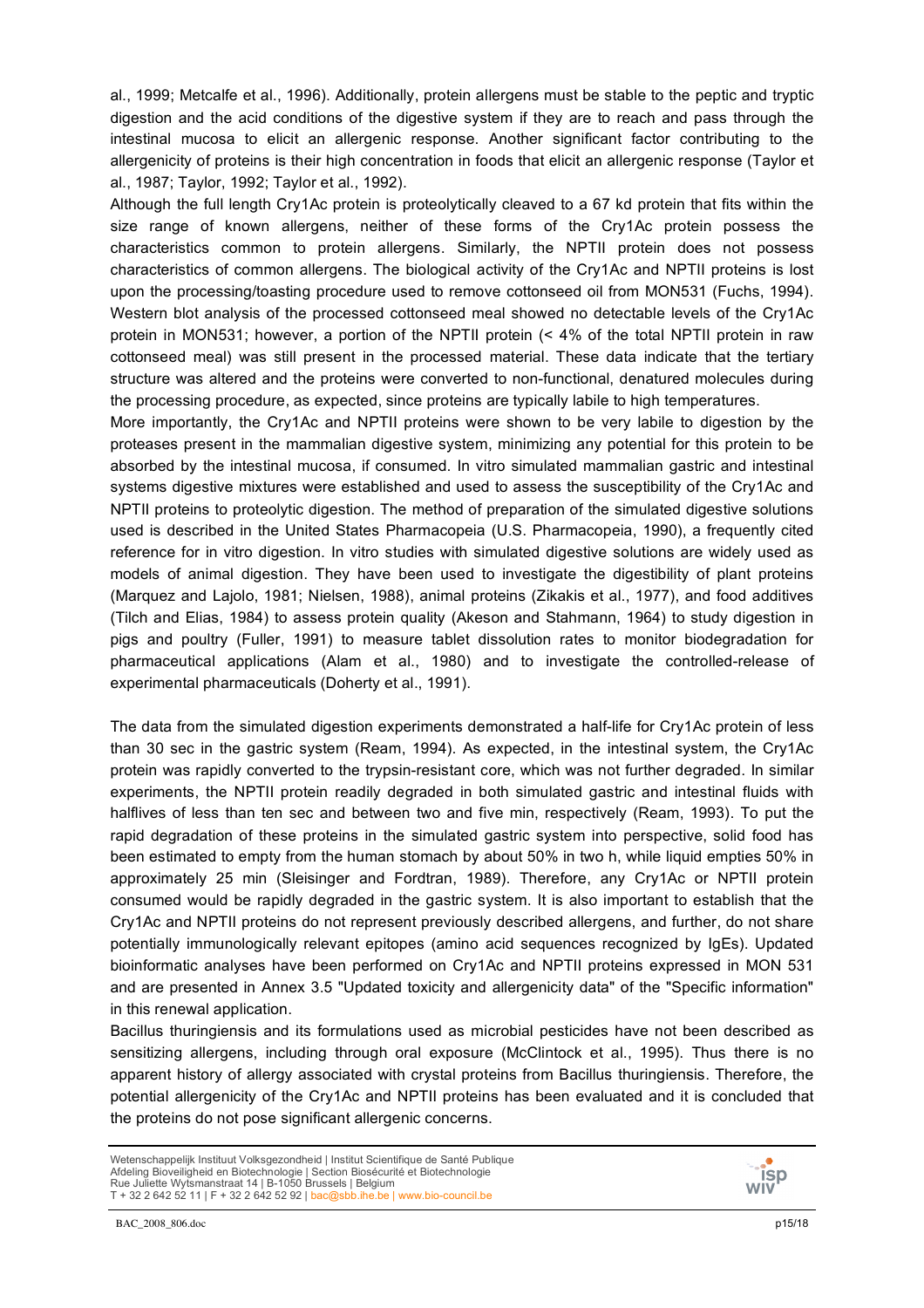MON531 is substantially equivalent to conventional cotton (Section D.7.1). Furthermore, it has been demonstrated previously that cottonseed oil does not contain detectable level of protein. In addition, studies of the introduced proteins in MON531 do not reveal any allergenic potential. In conclusion, the use of food or feed products produced from MON531 is unlikely to lead to an increased risk for allergenic reaction compared to the equivalent range of food and feed uses from conventional cotton.

## **Comments**

Data are provided demonstrating that the Cry1Ac protein and the NPTII protein do not fulfill the classical criteria of allergens and it is stated that these proteins will not be present in cotton oil. Nevertheless the possible contamination of proteins in plant derived oils is dependent on the degree of refining and traces of proteins can be found in some plant derived oil (eg peanut oil) leading to symptoms is sensitized persons. Allergens can elicit clinical reaction even in very minute amounts, not detectable with commonly used methods for protein determination (Olszewski et al, 1998).

Furthermore, digestion of proteins destroys most of the conformational epîtopes but not all linear epitopes (Untersmayr & Jensen-Jarolim, 2008).

It would be advisable to add these caveats to the conclusions about allergenicity.

*Comment 2*

No questions

*Comment 3*

# **Assessment of the allergenicity of the newly expressed proteins.**

The reviewer agrees that the newly introduced proteins are not likely to be allergenic.

However, although Cry1Ac is not likely to be an allergen, it should be emphasized that Cry1Ac has been proposed as an adjuvant for vaccines (Vásquez et al. Scand J Immunol 1999, 49:578-84; Vásquez-Padrón et al. Life Sci 1999, 64:1897-912; Moreno-Fiéros et al. Scand J Immunol 2003,57:45- 55; Esquivel-Pérez et al. Viral Immunol 2005, 18:695-708), which means that this protein is able to enhance the immune responses against antigens that are co-administered. This is not uncommon for a bacterial protein. The consequence of the presence of such immuno-stimulant in a plant destined to human consumption is not known. Particularly the adjuvant effect via intestinal route is poorly documented. It is not known whether the presence of Cry1Ac in cottonseeds might elicit sensitization against the other cotton proteins upon ingestion. However, given the scope of the application (food produced from GM plants or containing ingredients produced from GM plants), the level of expression in seeds and the general usage of cotton in the food industry (refined oil product), such adjuvant effect is not likely to be an issue. Nevertheless, it might be relevant to study in mice the immune responses against cotton proteins when the animals are fed MON531 cottonseeds.

At several occasions, the applicant claimed that protein levels in refined oil are so low that they do not represent allergy risk for this sole reason. However, protein levels in oils and their possible role in allergy are controversial issues, and protein levels may be subjected to batch-to-batch variations.

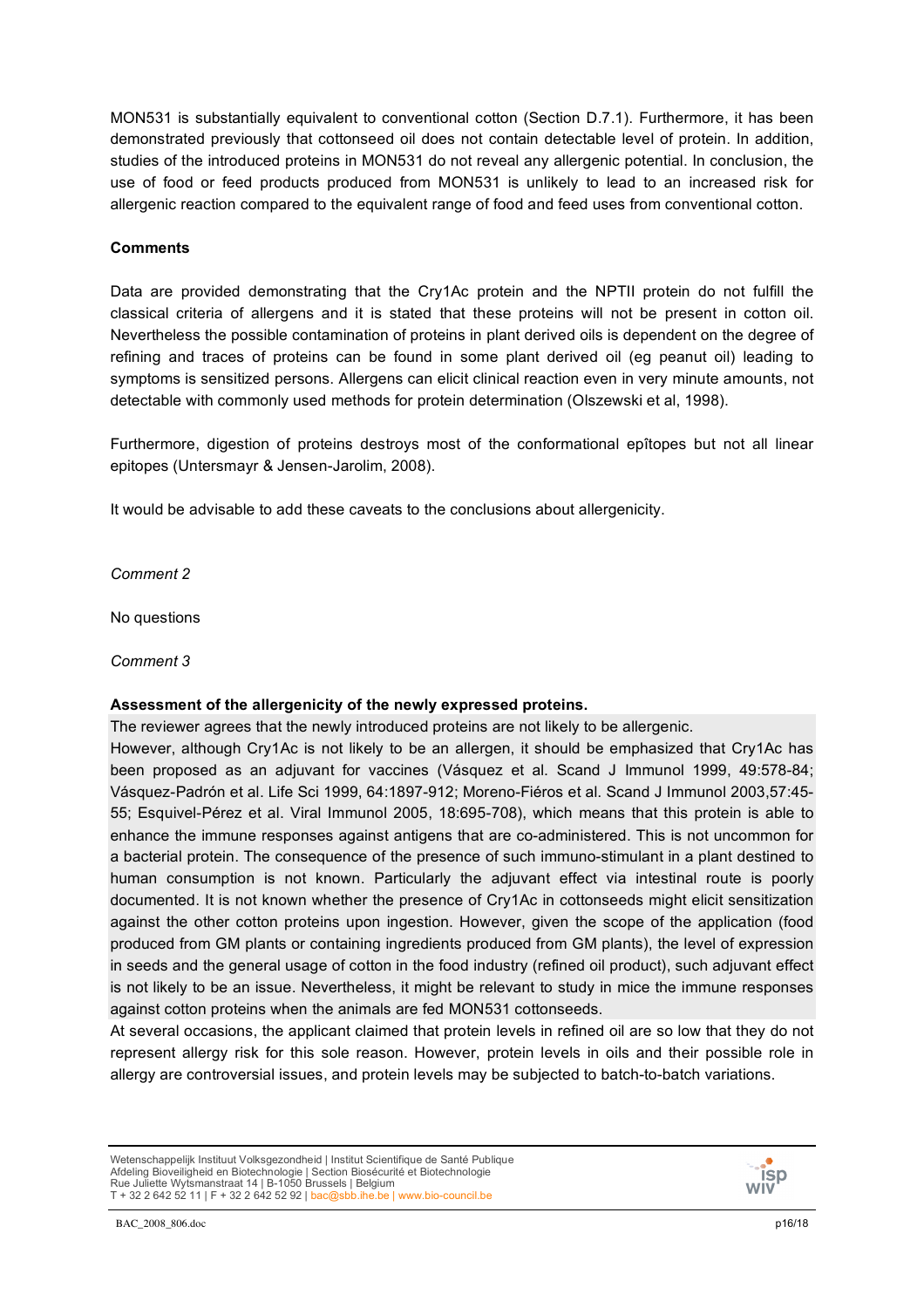## **Assessment of the allergenicity of the whole GM plant or crop.**

The applicant did not evaluate the potential allergenicity of MON531 cottonseeds, compared to their traditional counterpart. The reviewer agrees that cottonseed allergy is not a major issue and that no major allergen of cottonseed has been characterized. However, seeds of all kinds may contain potent allergens, like 2S storage proteins and vicillins. Because the introduction of the new traits might influence the expression levels of other proteins of the host plant by a cascade effect, it might be relevant to evaluate the content of 2S storage protein and vicillin in the MON531cottonseeds.

# **D.7.10 Nutritional assessment of GM food/feed**

Comments/Questions of the expert(s)

*Comment 1*

No questions

## **D.7.11 Post-market monitoring of GM food/feed**

Comments/Questions of the expert(s)

*Comment 1*

No questions

# **D.8. MECHANISM OF INTERACTION BETWEEN THE GM PLANT AND TARGET ORGANISMS (IF APPLICABLE)**

NOT APPLICABLE

# **D.9. POTENTIAL CHANGES IN THE INTERACTIONS BETWEEN THE GM PLANT WITH THE BIOTIC ENVIRONMENT RESULTING FROM THE GENETIC MODIFICATION**

NOT APPLICABLE

## **D.10. POTENTIAL INTERACTIONS WITH THE ABIOTIC ENVIRONMENT**

NOT APPLICABLE

## **D.11. ENVIRONMENTAL MONITORING PLAN**

NOT APPLICABLE